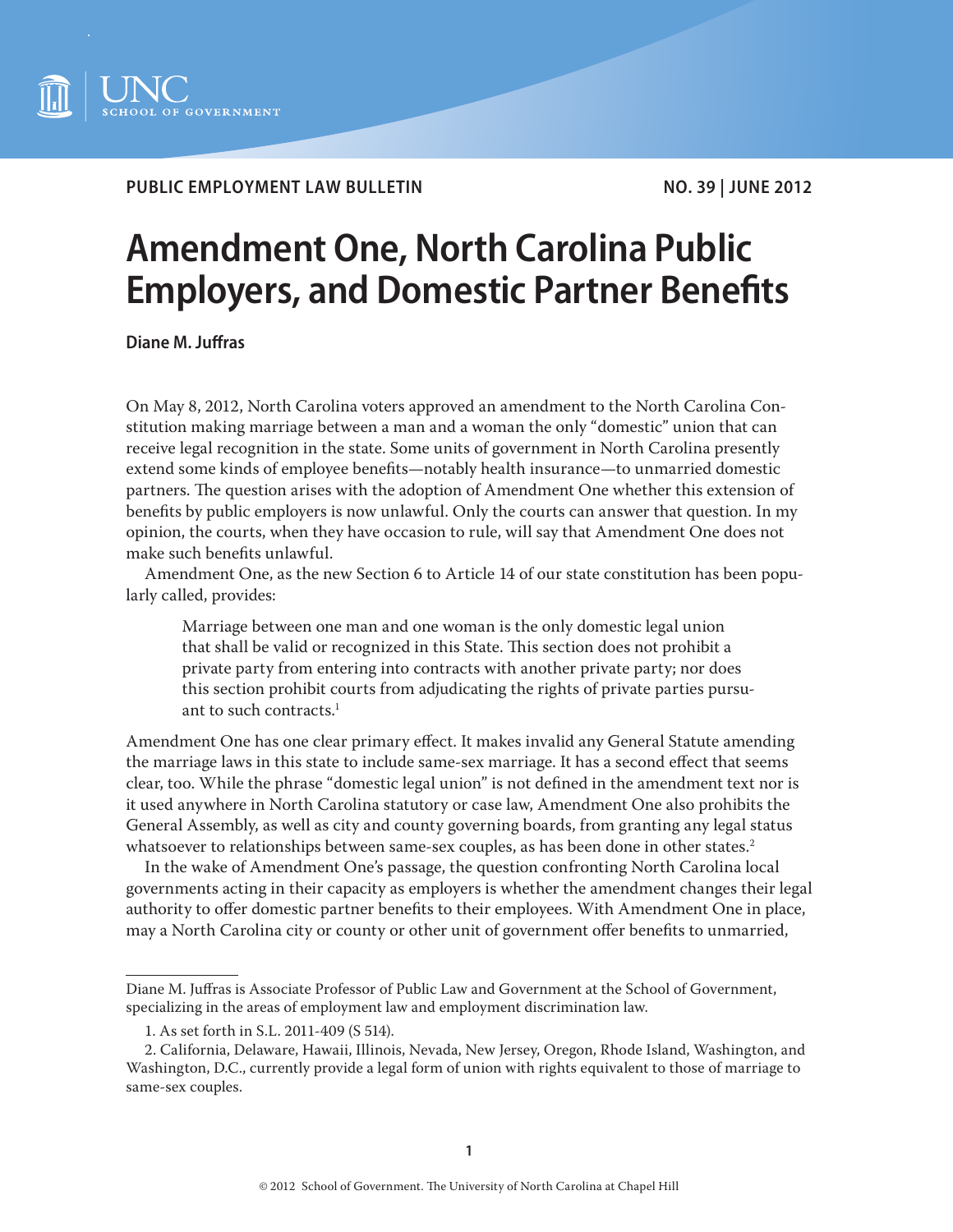opposite-sex domestic partners? Further, may such a unit of government offer benefits to samesex domestic partners? I think, for reasons explored below, that the answer to this question is yes. But we won't know the answer for sure until the courts, when called upon, rule.

Before the adoption of Amendment One, North Carolina's appellate courts had not addressed at all the issue of whether local government employers had the authority to provide domestic partner benefits for same-sex spouses or domestic partners of the same or different sex. Analysis of the governing law, however, supports the conclusion that local governments do have that authority.

- 1. The North Carolina General Statutes give local government employers the authority to purchase insurance and other benefits for their employees and, in the case of municipalities, their dependents.
- 2. The General Statutes also give local governments the authority to develop policies that will foster the hiring and retention of a capable and diligent workforce.
- 3. Because the General Statutes themselves contain a rule of construction instructing that the authority given to local governments is to be construed broadly, it is reasonable to conclude that cities, counties, and other local government entities could have chosen to offer domestic partner benefits as a recruiting and retention tool.
- 4. Arguments that offering public employees domestic partner benefits are contrary to state or federal law or to North Carolina public policy are not supported by either North Carolina case law or case law from other states.<sup>3</sup>

Does the adoption of Amendment One change this authority? Amendment One itself makes no reference to employee benefits. The possibility that the amendment might have an effect on employee benefits is raised in the Official Explanation of the Constitutional Amendment, prepared by the Constitutional Amendments Publication Commission (comprising the North Carolina Secretary of State and Attorney General and the General Assembly's Legislative Services Director),<sup>4</sup> which notes, without taking a position:

The term "domestic legal union" used in the amendment is not defined in North Carolina law. There is debate among legal experts about how this proposed constitutional amendment may impact North Carolina law as it relates to unmarried couples of same or opposite sex and same sex couples legally married in another state, particularly in regard to employment-related benefits for domestic partners; domestic violence laws; child custody and visitation rights; and end-oflife arrangements. The courts will ultimately make those decisions.<sup>5</sup>

In my opinion, Amendment One does not take away the authority of North Carolina local government employers to offer domestic partner benefits. First, Amendment One has plain meaning on its face: (1) the state can allow only a man and a woman to enter into a marriage, (2) marriage is the only legal status that the state can grant an opposite-sex couple, and (3) the state

<sup>3.</sup> Two and a half years before the passage of Amendment One, I analyzed the ability of North Carolina local governments to offer domestic partner benefits in detail in Diane M. Juffras, "May North Carolina Local Government Employers Offer Domestic Partner Benefits?," *Public Employment Law Bulletin* No. 37, November 2009, available at<http://sogpubs.unc.edu/electronicversions/pdfs/pelb37.pdf>.

<sup>4</sup>*. See* N.C. Gen. Stat. (hereinafter G.S.) § 147-54.8.

<sup>5</sup>*.* See the link to Official Explanation of Constitutional Amendment on the North Carolina Board of Elections website, [www.ncsbe.gov/](http://www.ncsbe.gov/) (last visited May 16, 2012).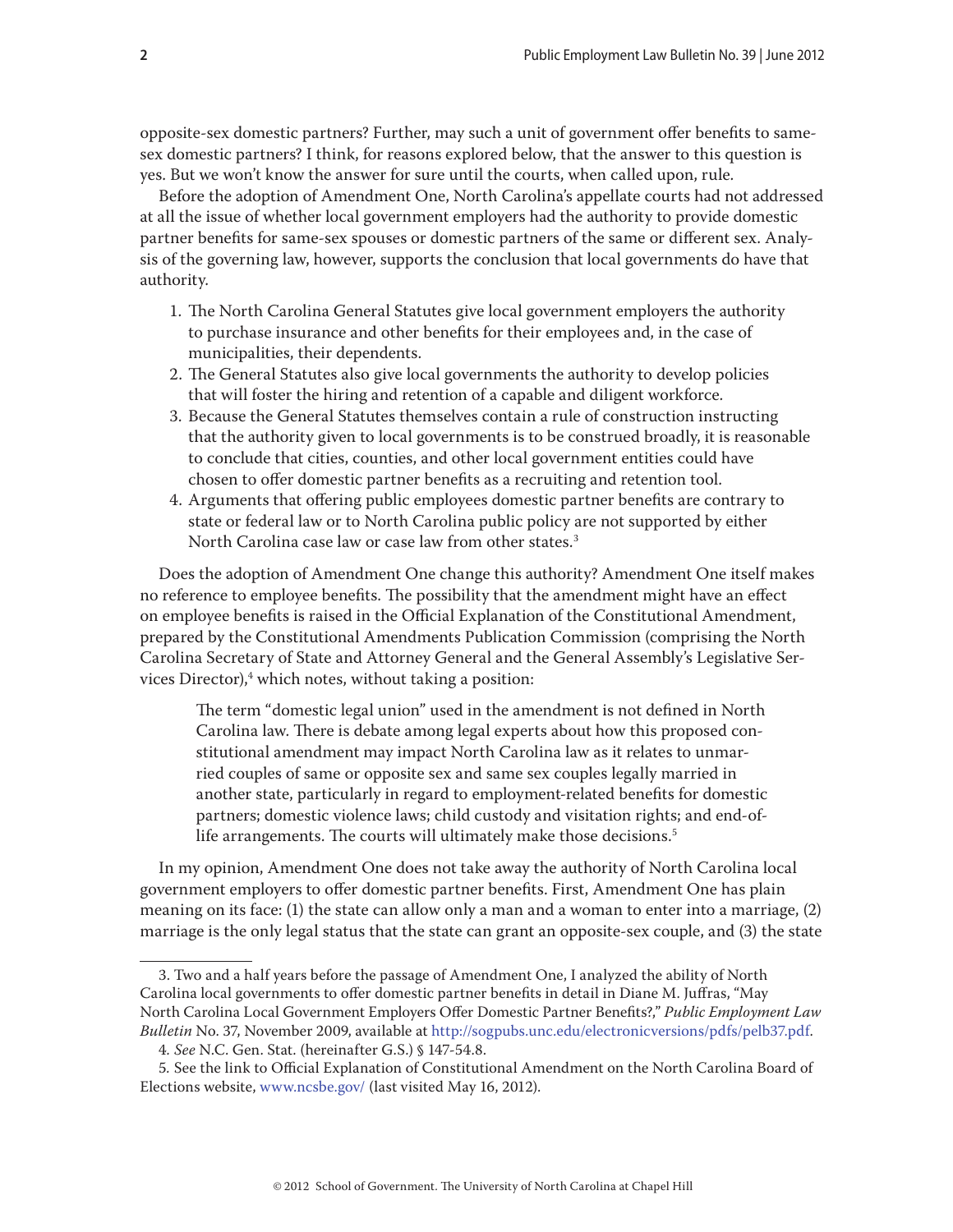cannot grant any legal status whatsoever to relationships between same-sex couples. With this plain meaning, Amendment One merely puts into the constitution the North Carolina statutory law on marriage and civil unions between same-sex couples as it existed on May 8, 2012, and therefore effects no change on the ability of North Carolina local governments to offer their employees domestic partner benefits.

Second, there is no legal precedent in North Carolina or elsewhere for the proposition that a government employer's coverage of its employees' domestic partners under benefits plans makes valid or constitutes legal recognition of any union or confers rights and responsibilities to any union under the law. To extend benefits is not to "recognize" any kind of union.

Third, there appears to be a good chance that a court would find the denial of domestic partner benefits a violation of either the federal or the North Carolina equal protection clauses.

As the Official Explanation of the Constitutional Amendment observes, the courts will ultimately make the determination of whether Amendment One extends to employee benefit plans. This bulletin looks at the law that the courts will have to apply.

# **The Meaning of Amendment One**

# **Rules Governing the Interpretation of a Constitutional Amendment**

The North Carolina Supreme Court has said that in interpreting the state constitution and any amendments to it, the fundamental principles that a court must follow are that "effect must be given to the intent of the people . . . and constitutional provisions should be construed in consonance with the objectives and purposes sought to be accomplished, giving due consideration to the conditions then existing."6 The court's primary means of determining the "intent of the people" has been to look to the plain language of a constitutional provision or amendment, as it does when it interprets statutes. In this way, constitutional interpretation is "in the main governed by the same general principles which control in ascertaining the meaning of all written instruments."7 The court will look to the circumstances under which an amendment has been ratified for support of an interpretation based on plain meaning.<sup>8</sup> To decide whether Amendment One means that North Carolina public employers may no longer offer domestic partner benefits, then, courts would first look to the plain meaning of the amendment text and then to the political and social conditions under which it was adopted.

It is likely that North Carolina's courts would find the plain meaning of Amendment One to be fairly narrow: namely, that the state can allow only a man and a woman to enter into a marriage; marriage is the only legal status that the state can grant an opposite-sex couple; the state cannot grant any legal status whatsoever to relationships between same-sex couples; and agreements between unmarried but cohabiting opposite-sex and same-sex couples relating to

<sup>6</sup>*. See* Martin v. State, 330 N.C. 412, 415 (1991); *In re* Martin, 295 N.C. 291, 299 (1978); Perry v. Stancil, 237 N.C. 442, 444 (1953).

<sup>7</sup>*. See Martin*, 330 N.C. at 416; State *ex rel.* Martin v. Preston, 325 N.C. 438, 449 (1989); *Perry*, 237 N.C. at 444. It is a well-established rule of statutory construction that where "a statute contains a definition of a word used therein, that definition controls, but nothing else appearing, words must be given their common and ordinary meaning." *See In re* Clayton-Marcus Co*.*, 286 N.C. 215, 219 (1974); Knight Publ'g Co. v. Charlotte-Mecklenburg Hosp. Auth., 172 N.C. App. 486, 492, *rev.denied*, 360 N.C. 176 (2005).

<sup>8</sup>*. See* Stephenson v. Bartlett, 355 N.C. 354, 370–71 (2002); *Martin*, 330 N.C. at 416; *In re* Martin, 295 N.C. at 299–300 (1978).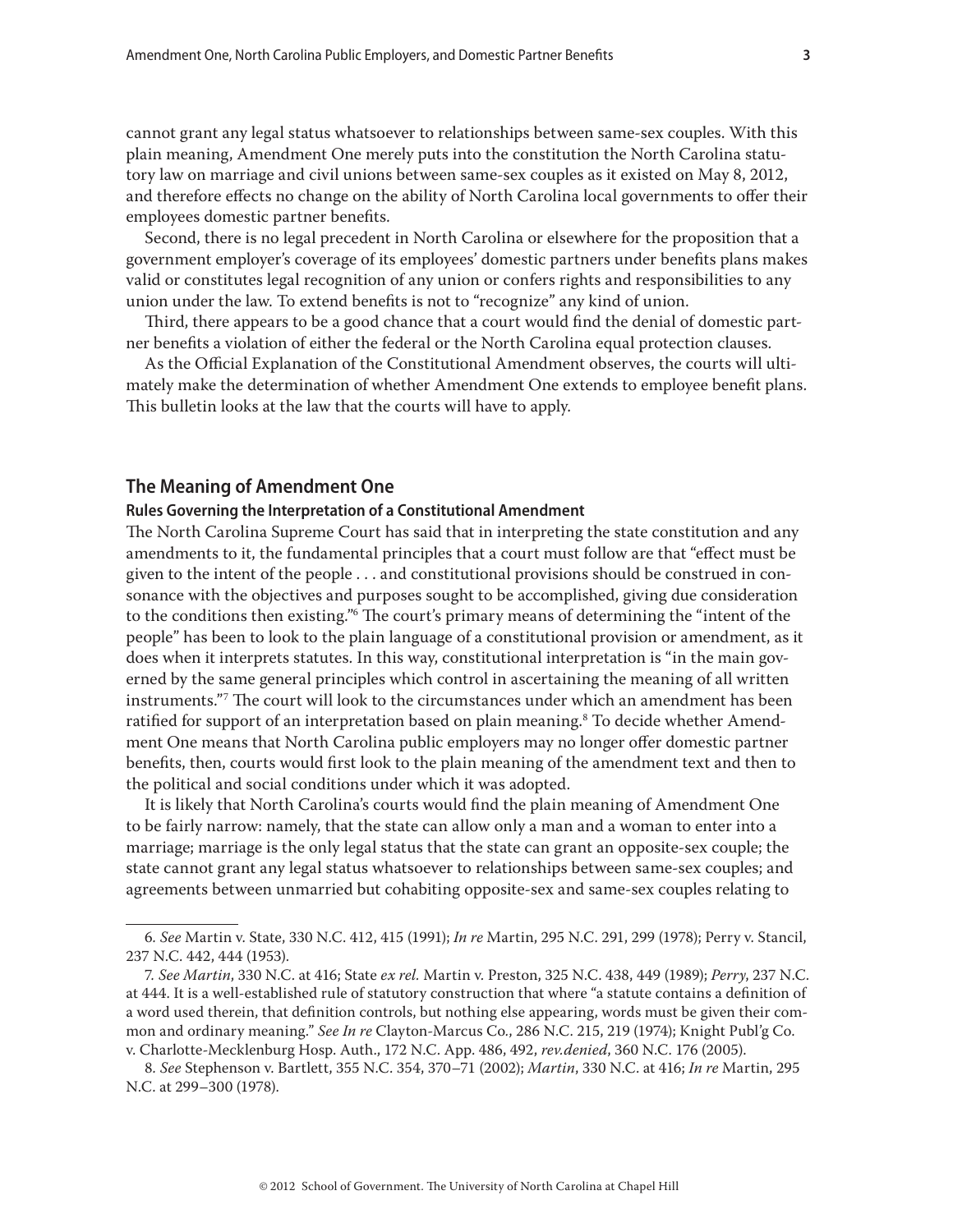financial affairs such as the responsibility for household expenses, the purchase and ownership of real property, and the disposition of assets will continue to be enforced by the North Carolina courts just as they were before Amendment One's passage.

# **The First Sentence of Amendment One: The Common and Ordinary Meaning of** *Domestic Legal Union, Valid, and Recognize*

In its first sentence, Amendment One declares, "Marriage between one man and one woman is the only domestic legal union that shall be valid or recognized in this State." As noted above, the term "domestic legal union" is not defined by North Carolina law. So in accordance with established practice, North Carolina's courts will turn first to the dictionary to construe this phrase.<sup>9</sup>

### *Domestic Legal Union*

**Domestic:** There is broad agreement among major dictionaries that the meaning of the word *domestic*, when used as an adjective, is "of or relating to the family or household."10

**Legal:** *Black's Law Dictionary* defines *legal* as meaning "established, required, or permitted by law."11 *Merriam-Webster Dictionary* is in agreement with *Black's Law Dictionary*. <sup>12</sup> *American Heritage Dictionary* gives the greatest number of examples:

- 1. Of, relating to, or concerned with law: legal papers.
- 2. a. Established or recognized by law: a legal right.
	- b. Authorized by law: the legal owner.
	- c. Established legally other than by statute, as by a judicial opinion: a legal authority.
- 3. In conformity with or permitted by law: legal business operations.
- 4. Recognized or enforced by law rather than by equity.
- 5. In terms of or created by the law: a legal offense.
- 6. Applicable to or characteristic of attorneys or their profession.
- 7. Acceptable or allowable under official rules: a legal forward pass.13

10*. See American Heritage Dictionary of the English Language*, 5th edition (2011), under *domestic*, visited online at<http://ahdictionary.com/word/search.html?q=domestic&submit.x=13&submit.y=29> (last visited May 11, 2012); *Merriam-Webster's Online Dictionary*, under *domestic*, at [www.merriam-webster.com/dictionary/domestic](http://www.merriam-webster.com/dictionary/domestic) (last visited May 11, 2012); *Black's Law Dictionary*, 9th edition (2009), under *domestic*.

<sup>9</sup>*. See, e.g.,* Bowers v. the City of High Point, 339 N.C. 413, 419-20 (1994) (looking to *Black's Law Dictionary* to define "base pay," "pay," "base," "base compensation," and "rate" to interpret the meaning of the phrase "base rate of compensation"); *Knight Publishing Co.*, 172 N.C. App. at 492 (looking to the American Heritage Dictionary when interpreting the term "gathered" as used in a statute's definition of "personnel file"); Ramsey v. Harman, 191 N.C. App. 146 (2008) (looking to the *American Heritage Dictionary* for the definition of "substantial" and to *Black's Law Dictionary* for the definition of "emotional distress," because the statute authorizing the issuance of civil no-contact orders used but did not define the term "substantial emotional distress"). *See also* State v. Ramos, 176 N.C. App. 769 (2006) (unpublished disposition) at \*3 (looking to the *American Heritage Dictionary* definition of the terms "lewd" and "licentious" when those word were not defined in connection with the elements of the criminal offense of taking liberties with a child).

<sup>11</sup>*. See Black's Law Dictionary*, 9th edition (2009), under *legal*.

<sup>12</sup>*. See Merriam-Webster's Online Dictionary*, under *legal*, at [www.merriam-webster.com/dictionary/](http://www.merriam-webster.com/dictionary/legal) [legal](http://www.merriam-webster.com/dictionary/legal) (last visited May 11, 2012).

<sup>13</sup>*. See American Heritage Dictionary of the English Language*, 5th edition (2011), under *legal*, visited online at [www.ahdictionary.com/word/search.html?q=legal](http://www.ahdictionary.com/word/search.html?q=legal) (last visited May 11, 2012).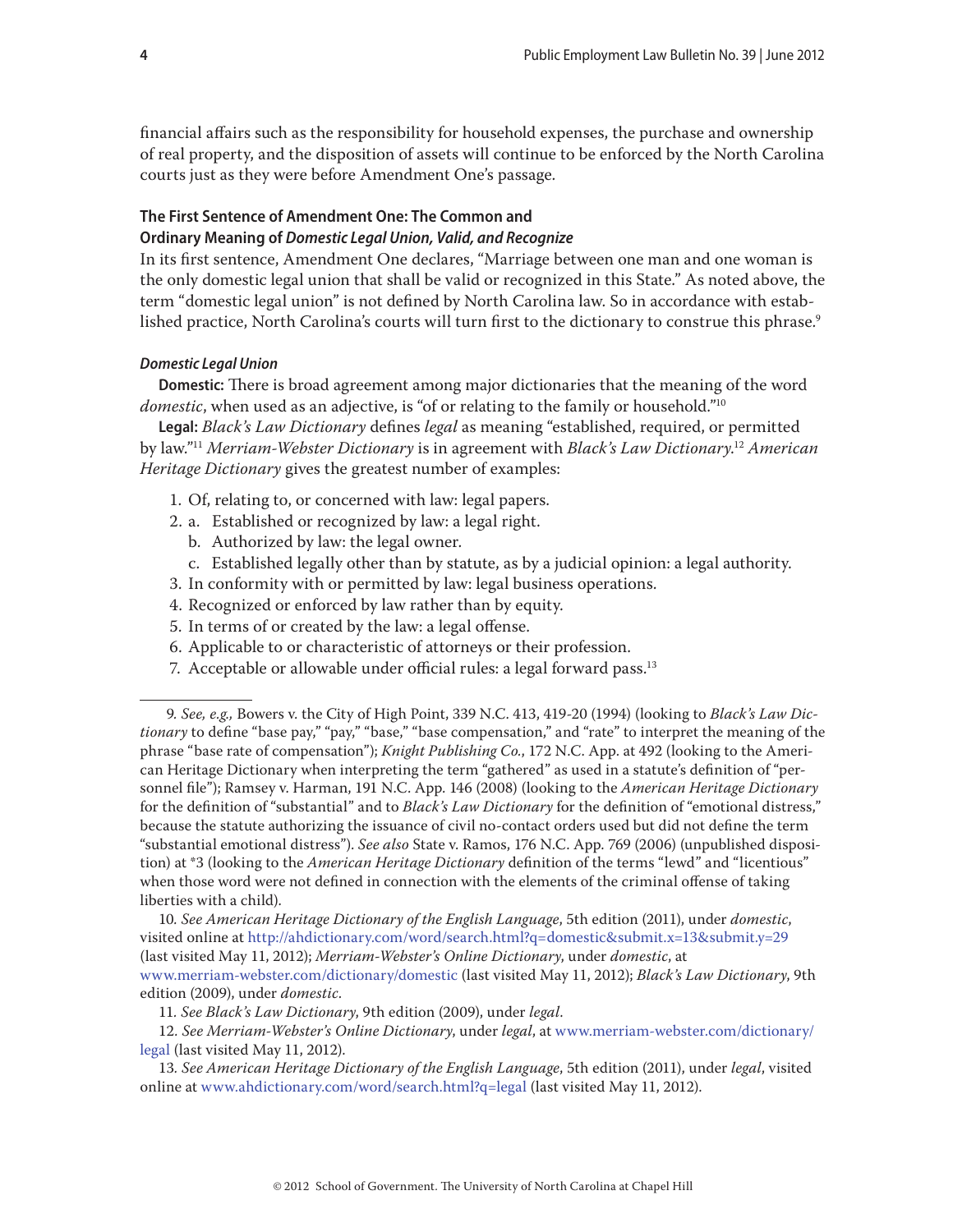**Union:** *Merriam-Webster Dictionary* defines *union* as an act or instance of uniting or joining two or more things into one: as (1) the formation of a single political unit from two or more separate and independent units  $(2)$  a uniting in marriage; also: sexual intercourse.<sup>14</sup>

*American Heritage Dictionary's* definition is similar.15

Most dictionaries define not only individual words but also commonly used phrases. There are no entries, however, in *Black's Law Dictionary*, *Merriam-Webster Dictionary* or *American Heritage Dictionary* for the phrases *domestic union* or *legal union*. There are, by contrast, entries for the phrases *civil union* and *domestic partner*.

**Civil union:** *Civil union* is defined as "a legally sanctioned relationship between two people, especially of the same sex, having many of the rights and responsibilities of marriage."16 *Merriam-Webster Dictionary* says it means "the legal status that ensures to same-sex couples specified rights and responsibilities of married couples."17 *Black's Law Dictionary* says that a civil union is "a marriage-like relationship, often between members of the same sex, recognized by civil authorities within a jurisdiction."18

**Domestic partner:** *American Heritage Dictionary* defines *domestic partner* simply, as "a person other than a spouse with whom one lives and is romantically involved."19 *Black's Law Dictionary* provides two meanings for the phrase *domestic partnership*:

1. A nonmarital relationship between two persons of the same or opposite sex who live together as a couple for a significant period of time. 2. A relationship that an employer or governmental entity recognizes as equivalent to marriage *for the purpose of extending employee-partner benefits* otherwise reserved for the spouses of employees (emphasis added).20

*Merriam-Webster Dictionary* says the term means "either one of an unmarried heterosexual or homosexual cohabiting couple especially when considered as to eligibility for spousal benefits."<sup>21</sup>

Note that all three of these dictionaries define *civil union* in terms of having a legal status and rights and responsibilities similar to marriage. None of the three defines *domestic partner* in terms of legal status and legal rights.

<sup>14</sup>*. See Merriam-Webster's Online Dictionary*, under *union*, at [www.merriam-webster.com/dictionary/](http://www.merriam-webster.com/dictionary/union) [union](http://www.merriam-webster.com/dictionary/union) (last visited May 11, 2012).

<sup>15</sup>*. See American Heritage Dictionary of the English Language*, 5th edition (2011), under *union*, visited online at [www.ahdictionary.com/word/search.html?q=union&submit.x=69&submit.y=19](http://www.ahdictionary.com/word/search.html?q=union&submit.x=69&submit.y=19) (last visited May 11, 2012).

<sup>16</sup>*. See American Heritage Dictionary of the English Language*, 5th edition (2011), under *civil union*, visited online at<http://ahdictionary.com/word/search.html?q=civil+union&submit.x=41&submit.y=22> (last visited May 11, 2012).

<sup>17</sup>*. See Merriam-Webster's Online Dictionary*, under *civil union* ("the legal status that ensures to samesex couples specified rights and responsibilities of married couples")*,* at [www.merriam-webster.com/](http://www.merriam-webster.com/dictionary/civil%20union) [dictionary/civil%20union](http://www.merriam-webster.com/dictionary/civil%20union) (last visited May 11, 2012).

<sup>18</sup>*. See Black's Law Dictionary*, 9th edition (2009), under *civil union*.

<sup>19</sup>*. See American Heritage Dictionary of the English Language*, 5th edition (2011), under *domestic partner*, visited online at [www.ahdictionary.com/word/search.html?q=domestic+partner](http://www.ahdictionary.com/word/search.html?q=domestic+partner) (last visited May 11, 2012).

<sup>20</sup>*. See Black's Law Dictionary*, 9th edition (2009), under *domestic partnership*.

<sup>21</sup>*. See Merriam-Webster's Online Dictionary*, under *domestic partner*, at [www.merriam-webster.com/](http://www.merriam-webster.com/dictionary/civil%20union) [dictionary/domestic%20partner](http://www.merriam-webster.com/dictionary/civil%20union) (last visited May 11, 2012).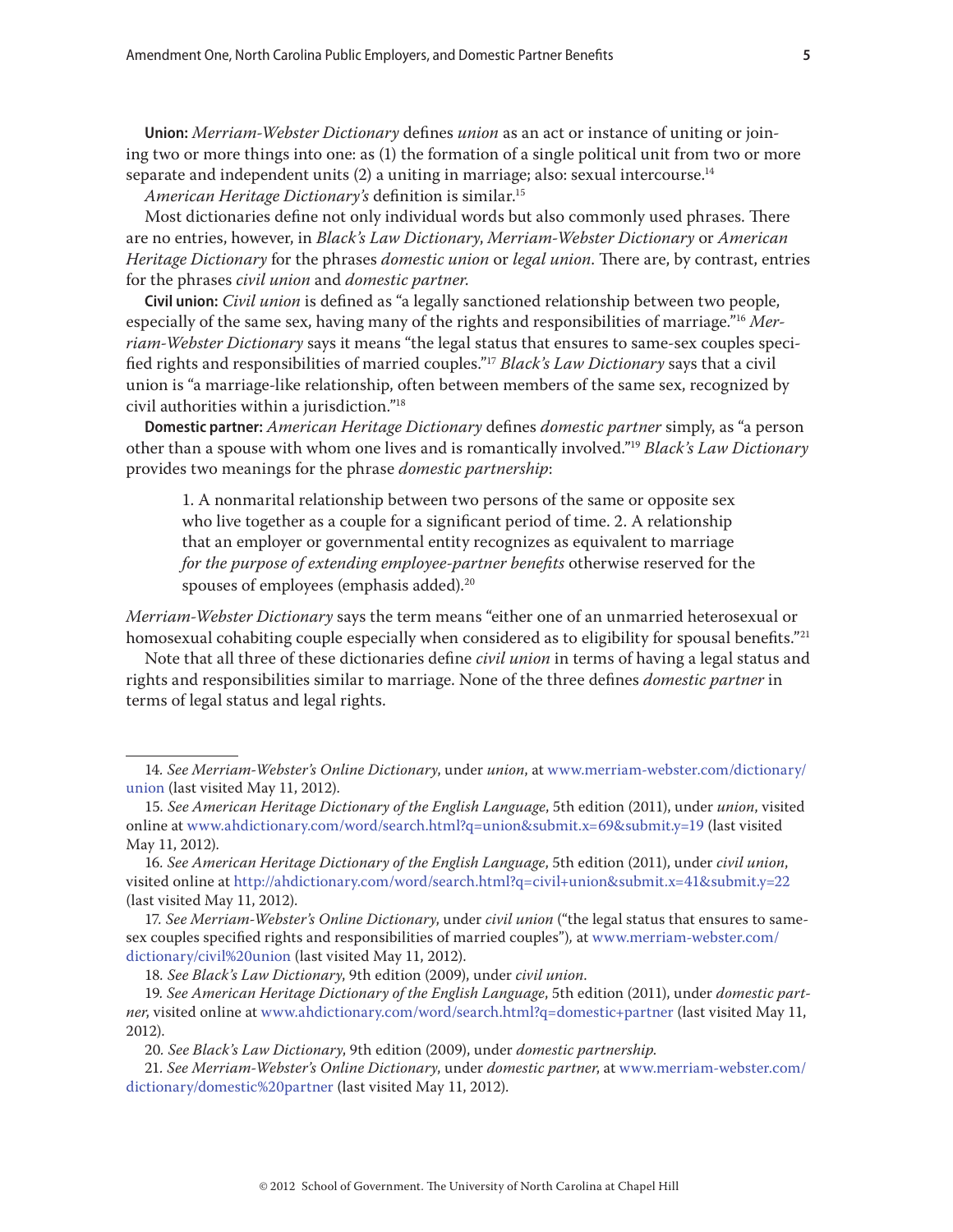## *A Possible Definition of***Domestic Legal Union**

In light of the common, ordinary meanings of *domestic*, *legal*, *union*, *civil union,* and *domestic partner*, as they are found in dictionary definitions, it seems likely that a North Carolina court would interpret the term *domestic legal union* as it is used in Amendment One to mean something along the lines of "a relationship between two people who are living together that is authorized by the state, has been entered into in accordance with procedures set forth by law, and gives the parties certain rights and responsibilities."

#### **Valid** *and* **Recognize**

Interpretation of Amendment One will require the courts to give consideration to the meaning of the terms *valid* and *recognize*, as they are used in the first sentence: "Marriage between one man and one woman is the only domestic legal union that shall be valid or recognized in this State." *American Heritage Dictionary* defines the adjective *valid* as meaning "having legal force; effective or binding," giving the example "a *valid* title,"22 while *Merriam-Webster Dictionary* says it means, "having legal efficacy or force; *especially***:** executed with the proper legal authority and formalities," and gives the example, "a *valid* contract."23 Thus, as already indicated by the word *legal* in the phrase *domestic legal union*, the concern of the amendment is on which cohabiting relationships may be entered into with legal authority. The word *recognize* has a similar meaning, namely, "to acknowledge formally as,"24 or, in its noun form *recognition*, "confirmation that an act done by another person was authorized" and "the formal admission that a person, entity, or thing has a particular status."25

It may be argued that by offering domestic partner benefits to unmarried couples (whether opposite-sex or same-sex) a unit of government makes those relationships "valid" or "recognizes" them. The argument has merit, but, given the dictionary meanings of the terms *valid* and *recognize*, the argument seems likely to fail. To extend domestic partner benefits on behalf of an employee does not give that employee's domestic arrangement "legal force" or make it "effective and binding." It does not act as "confirmation" that the employee's decision to enter the domestic arrangement was "authorized" in a legal sense. Extending the benefits does not validate the arrangement in any legal sense.

## **The Second Sentence of Amendment One: Contracts between Cohabiting Couples Still Enforceable**

Based on the common and ordinary meaning of the words that comprise the first sentence of Amendment One, it seems likely that North Carolina courts will find that sentence to mean that in North Carolina, only one form of familial or household relationship can be accorded legal status; namely, marriage between a man and a woman. This fairly narrow but straightforward reading is supported by the second sentence of the amendment, which says:

<sup>22</sup>*. See American Heritage Dictionary of the English Language*, 5th edition (2011), under *valid*, visited online at<http://ahdictionary.com/word/search.html?q=valid>(last visited May 16, 2012).

<sup>23</sup>*. See Merriam-Webster's Online Dictionary*, under *valid,* at [www.merriam-webster.com/dictionary/](http://www.merriam-webster.com/dictionary/valid) [valid](http://www.merriam-webster.com/dictionary/valid) (last visited May 16, 2012).

<sup>24</sup>*. See Merriam-Webster's Online Dictionary*, under *recognize,* at [www.merriam-webster.com/](http://www.merriam-webster.com/dictionary/recognize) [dictionary/recognize](http://www.merriam-webster.com/dictionary/recognize) (last visited May 16, 2012).

<sup>25</sup>*. See Black's Law Dictionary*, 9th edition (2009), under *recognition*.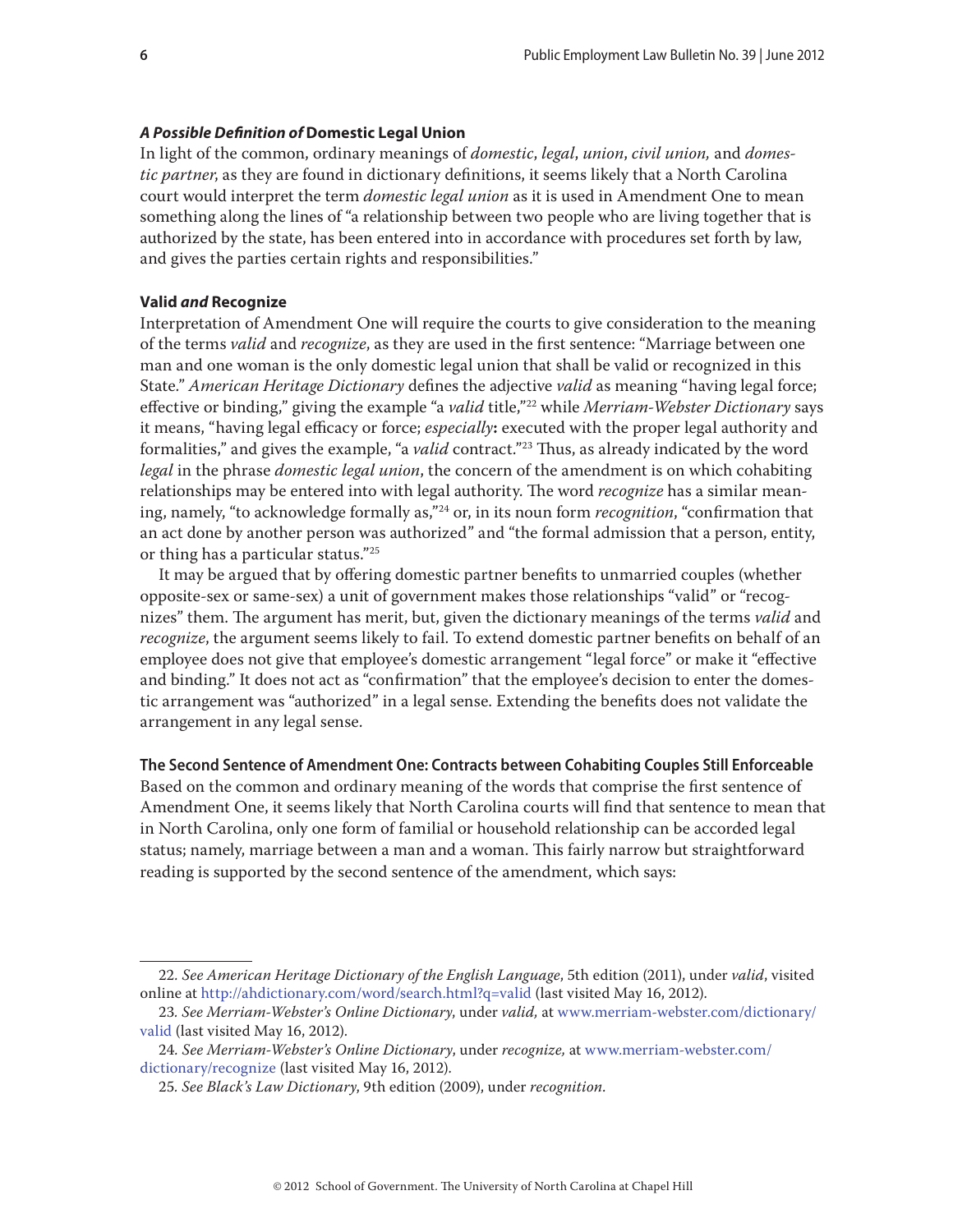This section does not prohibit a private party from entering into contracts with another private party; nor does this section prohibit courts from adjudicating the rights of private parties pursuant to such contracts.

This second sentence is striking in that it makes no mention of marriage or legal unions at all. Instead, it says in essence that the first sentence will not have any effect on the law that governs contracts between private parties. There is nothing to indicate that the second sentence refers to *employment* contracts between two private individuals or between a private corporation and an individual. In the absence of any other reference point, the second sentence most logically applies to contracts related to marriage or informal domestic unions or between the parties to a marriage or informal domestic union or partnership. Such contracts exist and have been recognized as valid and enforceable by North Carolina's courts.

North Carolina courts, like those of other states, have long enforced agreements regarding the finances and property of cohabiting, unmarried couples.<sup>26</sup> Where they have deemed it equitable, North Carolina courts have imposed constructive and resulting trusts as remedies in disputes over such agreements.27 In a 2008 case, *Rhue v. Rhue*, the North Carolina Court of Appeals affirmed a jury verdict placing a constructive trust on the property of the male partner of an unmarried couple whose relationship had ended.<sup>28</sup> The court found that the woman in the relationship had presented sufficient evidence to establish the existence of an enforceable agreement to share their assets: she showed that she had paid for expenses for the male partner's business from her personal account and that she performed manual labor for both his business and personal projects, including building a home. She had managed their joint household expenses and raised the male partner's son and grandson from a previous relationship. She did all of this with the understanding that they were working for their mutual benefit. The male partner promised her that she would share in the value of the business that they built and the several parcels of property that they acquired and improved, which he said were for their retirement when they would "grow old together."<sup>29</sup> The male partner appealed the trial court decision, pointing out that there was no written agreement between the couple to the effect that they would share in the value of the business and properties. The court of appeals said that the

<sup>26</sup>*. See* Rhue v. Rhue, 189 N.C. App. 299, 306 (2008) (agreements regarding finances and property of unmarried but cohabiting couple, whether express or implied, were enforceable as long as sexual services or promises thereof did not provide consideration for them); Suggs v. Norris, 88 N.C.App. 539, 542–43 (1988) (same). *See also In re* Estate of Roccamonte, 808 A.2d 838, 843 (N.J. 2002) (male cohabitant's promise to provide support to female cohabitant for her life was not discharged by his death, and was thus enforceable against his estate); Tolan v. Kimball, 33 P.3d 1152, 1155 (Alaska 2001) (intention of the parties should control the distribution of property accumulated during the course of cohabitation); Silver v. Starrett, 674 N.Y.S.2d 915 (N. Y. Sup. Ct. 1998) (nonmarital separation agreement between lesbian couple was ratified when parties complied with its terms); Kinkenon v. Hue, 301 N.W.2d 77 (Nebraska 1981) (agreements between unmarried couples are enforceable so long as they do not rest on sexual services as consideration); Marvin v. Marvin, 557 P.2d 106, 113 (Cal.1976) (contract for continuing support made as part of nonmarital relationship is not invalid unless premised upon a consideration of sexual services); Fernandez v. Garza, 354 P.2d 260 (Ariz. 1960) (plaintiff's unmarried cohabitation with decedent did not bar the enforcement of a partnership agreement wherein the parties agreed to share their property and profits equally and where such was not based upon sexual services as consideration).

<sup>27</sup>*. See Rhue*, 189 N.C.App. at 306; *Suggs*, 88 N.C.App. at 543.

<sup>28</sup>*. Rhue*, 189 N.C. App. 309.

<sup>29</sup>*. Id.* at 305–08.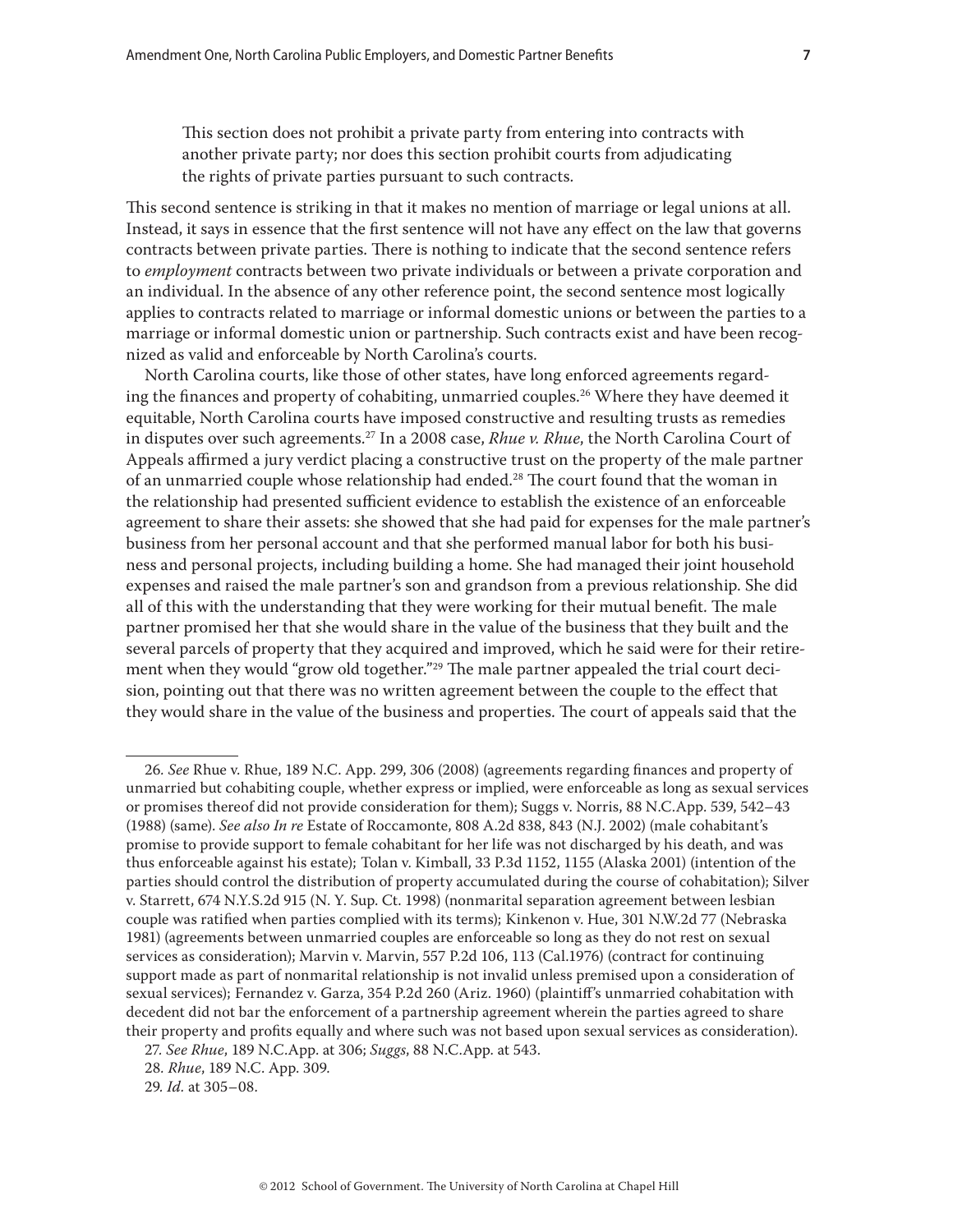lack of a formal partnership agreement did not invalidate one partner's promises to the other.<sup>30</sup> The male partner further argued that for the court to recognize the existence of an agreement between the couple would establish a basis for common law marriage to be recognized in North Carolina. The court of appeals rejected that argument out of hand.<sup>31</sup>

The *Rhue* decision is consistent with North Carolina Court of Appeals' earlier decisions in *Suggs v. Norris* and *Collins v. Davis*. 32 In the *Suggs* case, the female partner of a cohabiting couple brought suit against the estate of the male partner for the value of her contributions to the business of the male partner, with whom she had lived while they had operated a produce farm. The estate objected to a verdict for the female partner on the grounds that public policy forbade recovery by a partner to an unmarried but cohabiting couple for benefits conferred on the other partner. The court found that unless sexual services was the basis for the agreement to compensate one partner of a cohabiting couple, there was no violation of public policy and the evidence of the female partner's contribution to the business and to their household finances supported the jury's award of a constructive trust on the estate.<sup>33</sup>

The *Collins* case was the first in which a North Carolina appellate court considered the issue of contractual agreements between unmarried couples. There, the male partner of a cohabiting, unmarried couple sued the female partner for his share of the value of real property that they had purchased together and to which they had jointly made improvements. The trial court had directed a verdict for the female partner on the ground that to recognize such a financial agreement between the partners to an unmarried relationship would violate public policy. The court of appeals, however, overturned the verdict of the trial court and ordered a new trial, holding that couples who live together are capable of entering into enforceable express or implied contracts for the purchase and improvement of houses, or for the loan and repayment of money.<sup>34</sup>

Read in the context of North Carolina law on contracts between unmarried couples, the purpose of the second sentence of Amendment One seems to be to make clear that while the amendment prohibits state-authorized marriages and unions between individuals of the same sex, it does not change North Carolina law governing agreements between cohabiting, unmarried couples. Without the second sentence, Amendment One could be read as overturning the results in the *Rhue, Suggs,* and *Collins* cases. As a result of the second sentence, Amendment One does not prohibit two same-sex individuals or two opposite-sex unmarried individuals from entering into legally binding agreements with one another with respect to joint financial obligations, joint ownership of property, and disposition of such property under specified circumstances. The amendment further allows courts to continue to decide cases based on such agreements.

Amendment One cannot outlaw cohabiting, unmarried opposite-sex or same-sex couples. The U.S. Supreme Court's 2006 decision in the case *Lawrence v. Texas* said that statutes making it a crime to live with someone in a domestic-partner type relationship or to engage in various types of sexual practices other than heterosexual intercourse are not enforceable. 35The Court ruled that the right to liberty under the Due Process Clause of the Fourteenth Amendment

<sup>30</sup>*. Id*. at 308–09.

<sup>31</sup>*. See Rhue*, 189 N.C. App. at 306.

<sup>32</sup>*. See* Suggs v. Norris, 88 N.C. App. 539 (1988); Collins v. Davis, 68 N.C. App. 588, 589, *aff'd*, 312 N.C. 324 (1984).

<sup>33</sup>*. Suggs*, 88 N.C. App. at 543–44.

<sup>34</sup>*. Collins*, 68 N.C. App. At 592-93.

<sup>35.</sup> Lawrence v. Texas, 539 U.S. 558 (2006).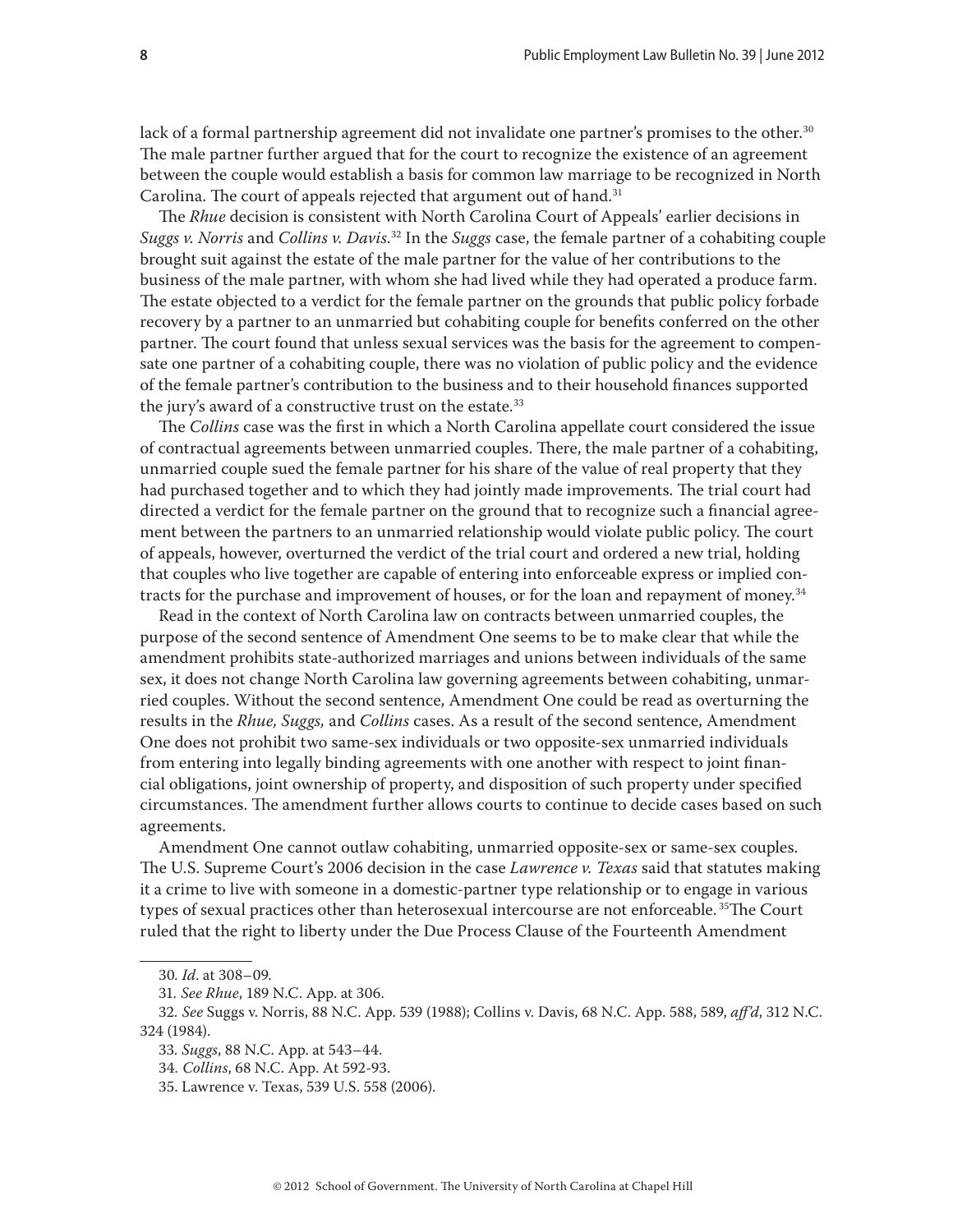protects the rights of individuals to engage in private, consensual sexual conduct without government interference. So it is fair to say that Amendment One does not mean that unmarried opposite-sex or same-sex relationships cannot exist. The Supreme Court has already acknowledged that they do. Nor does Amendment One take away the protection of law from agreements between the parties to such relationships. It simply makes it impermissible for any North Carolina unit of government to confer a legal status on such relationships.

#### **The Circumstances Surrounding the Adoption of Amendment One**

The rules of construction that govern the interpretation of the North Carolina Constitution instruct the courts to look to the circumstances—the political and social history and conditions—existing at the time of adoption as part of the process of construing plain meaning.<sup>36</sup> So in order to determine whether Amendment One is more narrowly concerned with limiting the sorts of intimate relationships to which the State of North Carolina will grant official legal status or whether Amendment One more broadly prohibits government employers from offering domestic partner benefits to its employees, a North Carolina court will need to consider national and state political and legal developments affecting marriage, civil unions, and domestic partnerships during the period leading up to the introduction of Amendment One into the General Assembly in 2011 and its passage by North Carolina voters in May 2012. The circumstances surrounding the adoption of the amendment suggest that the more narrow interpretation of Amendment One is the correct one.

#### *Discussion and Coverage of Same-Sex Marriage and Domestic Partner Benefits Nationally*

It is clear that the issue of whether or not same-sex couples should be given the opportunity to enter into marriage, as defined by state law, has been a part of a national debate for some years, gaining intensity in 1996, when the U.S. Congress passed the Defense of Marriage Act (DOMA). DOMA allows states to treat marriages legally performed in other states as invalid if they are between two persons of the same gender. In addition, by defining marriage as a union between a man and a woman, DOMA makes any federal law that defines affected persons by reference to a "spouse" not applicable to a same-sex spouse or domestic partner.<sup>37</sup> Since 1996, twenty-nine states plus North Carolina have adopted constitutional amendments limiting marriage in each of those states to a union between a man and a woman.<sup>38</sup> During this same period, six states and the District of Columbia passed legislation allowing same-sex couples to marry,<sup>39</sup> one state

39. Massachusetts (2004), Connecticut (2008), Iowa (2009), Vermont (2009), District of Columbia (2010), New Hampshire (2010), New York (2011). *See* [www.hrc.org/files/assets/resources/](http://www.hrc.org/files/assets/resources/Relationship_Recognition_Laws_Map(1).pdf)

<sup>36</sup>*. See* Stephenson v. Bartlett, 355 N.C. 354, 370–71 (2002); Martin v. State, 330 N.C. at 416; *In re*  Martin, 295 N.C. at 299-300 (1978).

<sup>37.</sup> The Defense of Marriage Act (DOMA) is codified at 1 U.S.C. § 7 and 28 U.S.C. § 1738C. Currently, the only federal laws relating to employee benefits that this limitation affects are leave under the Family and Medical Leave Act and the Internal Revenue Code's tax-favored treatment of employer-provided benefits for spouses.

<sup>38.</sup> Alaska (1998), Nebraska (2000), Nevada (2002), Arkansas (2004), Georgia (2004), Kentucky (2004), Louisiana (2004), Michigan (2004), Mississippi (2004), Missouri (2004), Montana (2004), North Dakota (2004), Ohio (2004), Oklahoma (2004), Oregon (2004), Utah (2004), Kansas (2005), Texas (2005), Alabama (2006), Colorado (2006), Idaho (2006), South Carolina (2006), South Dakota (2006), Tennessee (2006), Virginia (2006), Wisconsin (2006), Arizona (2008), California (2008), Florida (2008). *See* [www.hrc.org/files/assets/resources/US\\_Marriage\\_Prohibition.pdf](http://www.hrc.org/files/assets/resources/US_Marriage_Prohibition.pdf).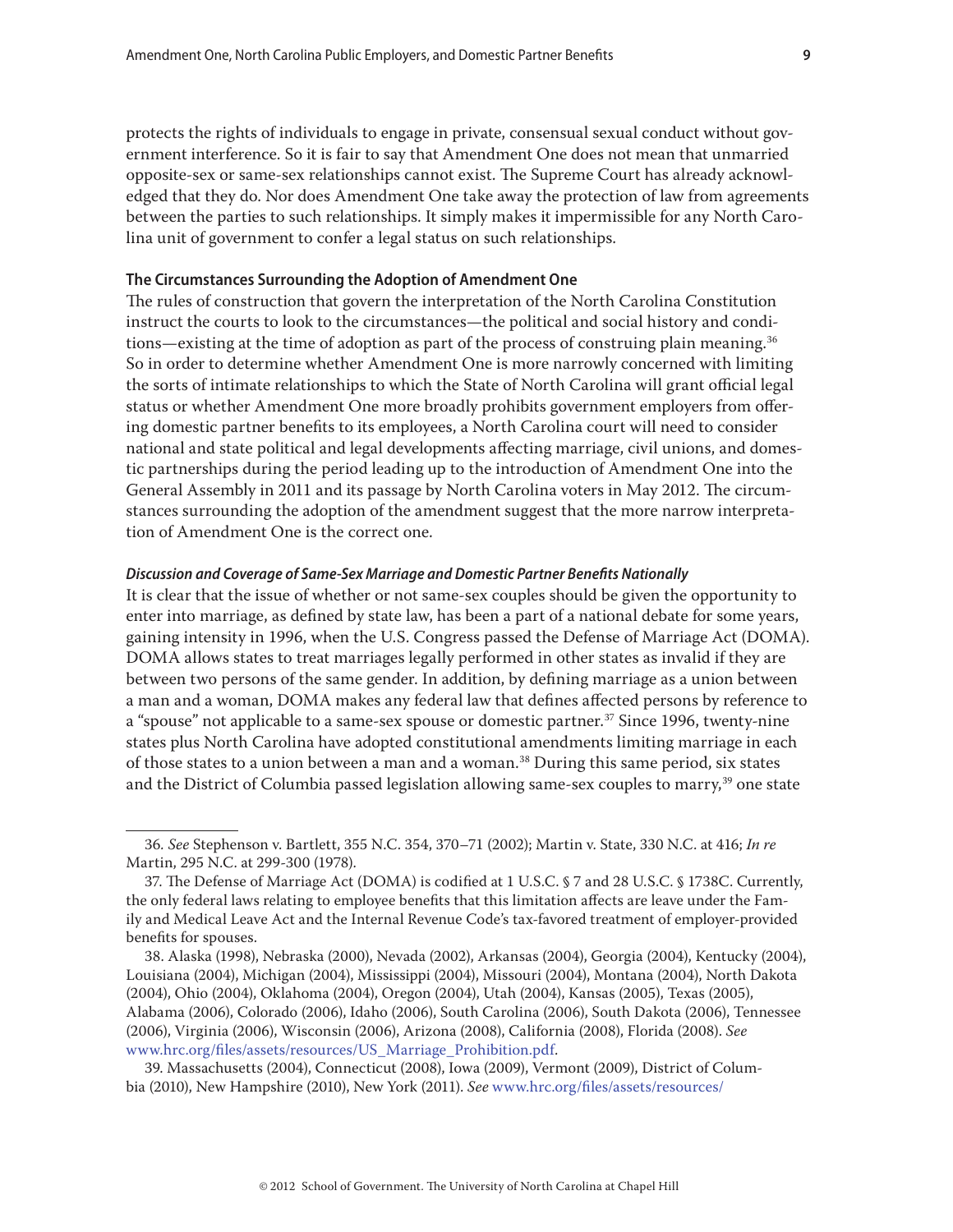passed a law recognizing same-sex marriages legally entered into in another jurisdiction,<sup>40</sup> and nine states passed legislation providing for same-sex unions with rights similar to those conferred by marriage. $41$ 

In February 2011, several months before the introduction of the bill leading to Amendment One in the General Assembly, President Obama announced that his administration would no longer defend the federal Defense of Marriage Act in court against claims that it is unconstitutional. The President and U.S. Attorney General Eric Holder had concluded that a portion of DOMA (the section denying recognition of same-sex marriage for the purposes of federal law) violated the Equal Protection Clause of the United State Constitution.<sup>42</sup> On June 24, 2011, shortly after the introduction of Amendment One in the North Carolina General Assembly, the New York State Assembly enacted a law making same-sex marriage lawful in that state. This made headlines as New York became the largest state in the union to allow same-sex marriage.43 Then, in July 2011, President Obama endorsed a bill introduced into Congress that would repeal DOMA.44 During this period, public polling organizations helped keep awareness of the debate over same-sex marriage high by repeatedly asking various segments of the population their opinions on the matter. According to a Gallup opinion poll conducted on May 3–6, 2012, Americans are evenly divided on the question of whether same-sex marriage should be made legal, with almost double the percentage in favor of same-sex marriage than in a 1996 Gallup poll.45 That result is mirrored in surveys included in the PollingReport.com database, where an average of 50 percent of American adults support same-sex marriage rights while 45 percent oppose it, based on an average of nine surveys conducted in the past year.46 These questions, like twenty-eight of the twenty-nine marriage amendments to state constitutions, focused solely on the question of whether same-sex couples should be allowed to marry in the same way that opposite-sex couples are. None mentioned employment benefits, domestic violence orders, child

[Relationship\\_Recognition\\_Laws\\_Map\(1\).pdf](http://www.hrc.org/files/assets/resources/Relationship_Recognition_Laws_Map(1).pdf).

<sup>40.</sup> Maryland (2010). *See* [www.hrc.org/files/assets/resources/Relationship\\_Recognition\\_Laws\\_](www.hrc.org/files/assets/resources/Relationship_Recognition_Laws_Map(1).pdf) [Map\(1\).pdf.](www.hrc.org/files/assets/resources/Relationship_Recognition_Laws_Map(1).pdf)

<sup>41.</sup> California (domestic partnerships, 1999, expanded 2005), New Jersey (civil unions, 2007), Washington (domestic partnerships, 2007 and 2009), Oregon (domestic partnerships, 2008), Nevada (domestic partnerships, 2009), Illinois (civil unions, 2011), Rhode Island (civil unions, 2011), Delaware (civil unions, 2012), Hawaii (civil unions, 2012). *See* [www.hrc.org/files/assets/resources/Relationship\\_Recognition\\_](http://www.hrc.org/files/assets/resources/Relationship_Recognition_Laws_Map(1).pdf) Laws Map(1).pdf.

<sup>42</sup>*. See* Charlie Savage and Sheryl Gay Stolberg, "In Shift, U.S. Says Marriage Act Blocks Gay Rights," *New York Times*, February 23, 2011, online edition, available at [www.nytimes.com/2011/02/24/](http://www.nytimes.com/2011/02/24/us/24marriage.html?_r=1&pagewanted=all#) [us/24marriage.html?\\_r=1&pagewanted=all#.](http://www.nytimes.com/2011/02/24/us/24marriage.html?_r=1&pagewanted=all#)

<sup>43</sup>*. See* Nicholas Confessor and Michael Barbaro, "New York Allows Same-Sex Marriage, Becoming Largest State to Pass Law," *New York Times*, June 24, 2011, online edition, available at

[www.nytimes.com/2011/06/25/nyregion/gay-marriage-approved-by-new-york-senate.html?pagewanted=all.](http://www.nytimes.com/2011/06/25/nyregion/gay-marriage-approved-by-new-york-senate.html?pagewanted=all) 44. *See* Christine Mai-Duc, "Obama Endorses Repeal of Law Against Gay Union," *News & Observer*, July 20, 2011, available at [www.newsobserver.com/2011/07/20/1356352/obama-endorses-repeal](http://www.newsobserver.com/2011/07/20/1356352/obama-endorses-repeal-of-law-against.html#storylink=cpy)[of-law-against.html#storylink=cpy](http://www.newsobserver.com/2011/07/20/1356352/obama-endorses-repeal-of-law-against.html#storylink=cpy).

<sup>45</sup>*. See* Frank Newport, "Half of Americans Support Legal Gay Marriage," May 8, 2012, on the webpage Gallup Politics at [www.gallup.com/poll/154529/Half-Americans-Support-Legal-Gay-Marriage.aspx](http://www.gallup.com/poll/154529/Half-Americans-Support-Legal-Gay-Marriage.aspx) (last visited May 19, 2012).

<sup>46</sup>*. See* Nate Silver, "Support for Gay Marriage Outweighs Opposition in Polls," *FiveThirtyEight Blog*, *New York Times*, May 9, 2012, online at [http://fivethirtyeight.blogs.nytimes.com/2012/05/09/](http://fivethirtyeight.blogs.nytimes.com/2012/05/09/support-for-gay-marriage-outweighs-opposition-in-polls/) [support-for-gay-marriage-outweighs-opposition-in-polls/.](http://fivethirtyeight.blogs.nytimes.com/2012/05/09/support-for-gay-marriage-outweighs-opposition-in-polls/)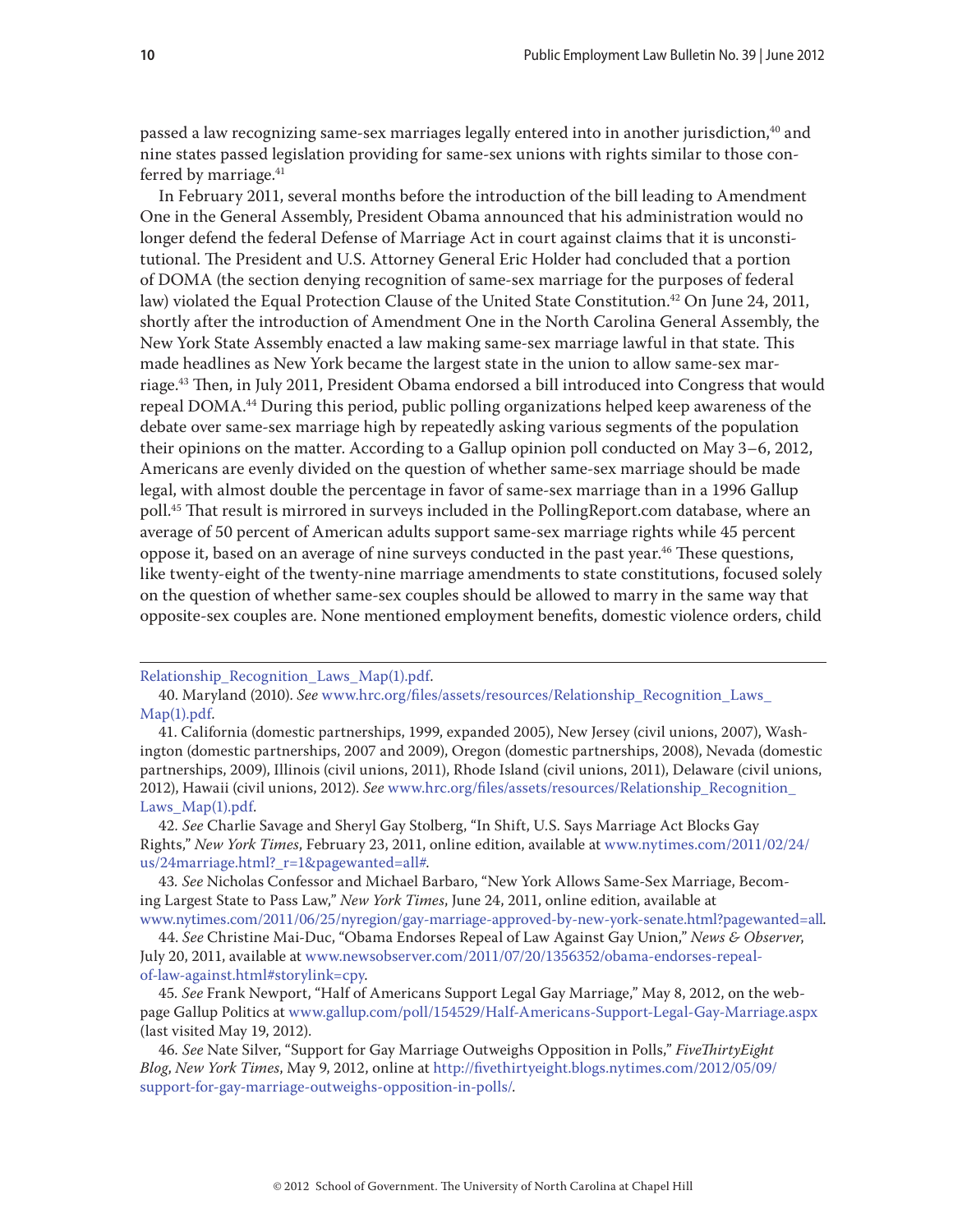custody or end-of-life arrangements and whether or not they should be allowed or applicable to same-sex couples.

During the period immediately preceding the introduction of the bill leading to Amendment One, employment-related domestic partner benefits were a continuing concern within the gay and lesbian community but not a widespread topic of conversation at either a national or statewide level. Indeed, my search of nationwide news sources shows that while the legalization of same-sex marriage was regularly reported and debated during the past decade, there was virtually no coverage or general public discussion about the ability of same-sex partners to participate in employee benefit programs, even within the context of health care reform. Neither the federal Patient Protection and Affordable Care Act of 2010 (sometimes known as the health insurance reform bill) nor the debate leading up to its passage focused in any way on domestic partner health insurance benefits.

#### *Campaigning by North Carolina Proponents and Opponents of Amendment One*

In the months leading up to the 2012 vote on Amendment One, both supporters and opponents of the measure took to the airwaves, the newspapers, and the Internet to make their respective cases. Given the multiplicity of media outlets and the different emphases in different messages, I have found it impossible to gauge the influence of the campaigns in determining why voters cast their ballots as they did. This is especially true if the results of a poll by Public Policy Polling shortly before the election are accurate. According to the polling group, only 40 percent of voters understood that the amendment not only bans same-sex marriage but also prohibits the General Assembly from creating civil unions.<sup>47</sup> It seems unlikely that the North Carolina courts will be able to determine what those voting in favor of the amendment intended, either.

A few generalizations about proponents' and opponents' respective arguments may nevertheless be made. The proponents of Amendment One tended to emphasize the historical and religious tradition of marriage as a status limited to a man and a woman. None of the videos or written material produced by supporters of the amendment or newspaper reports about their statements that I have seen say that Amendment One will prohibit North Carolina public employers from offering domestic partner benefits. Much material produced by opponents of the amendment, however, either raises the question or flat out says that passage of Amendment One would mean that public employers could no longer include domestic partner benefits in employee benefits packages.<sup>48</sup>

Two groups of law professors weighed in on Amendment One's effects on public employers' ability to offer domestic partner benefits, as well as on other issues, such as the amendment's effect on domestic violence and child custody laws. A group of University of North Carolina School of Law professors opposed to the amendment were the first to publish a position paper on November 8, 2011. They asserted that Amendment One would prohibit public employers from offering domestic partner benefits. The discussion was cursory, taking not even two full pages of a twenty-seven page paper, and it relied primarily on a decision by the Michigan Supreme Court about the meaning of Michigan's marriage amendment and on an opinion by

<sup>47</sup>*. See* "Marriage Amendment still leads by 14," *Public Policy Polling,* May 01, 2012, at [www.publicpolicypolling.com/main/2012/05/marriage-amendment-still-leads-by-14.html.](http://www.publicpolicypolling.com/main/2012/05/marriage-amendment-still-leads-by-14.html)

<sup>48.</sup> For a representative example of material produced by both proponents and opponents of Amendment One, see links on the Ballotpedia website at [www.ballotpedia.org/wiki/index.php/](http://www.ballotpedia.org/wiki/index.php/North_Carolina_Same-Sex_Marriage,_Amendment_1_(May_2012)_Amendment_1_(May_2012) [North\\_Carolina\\_Same-Sex\\_Marriage,\\_Amendment\\_1\\_\(May\\_2012\)\\_Amendment\\_1\\_\(May\\_2012](http://www.ballotpedia.org/wiki/index.php/North_Carolina_Same-Sex_Marriage,_Amendment_1_(May_2012)_Amendment_1_(May_2012).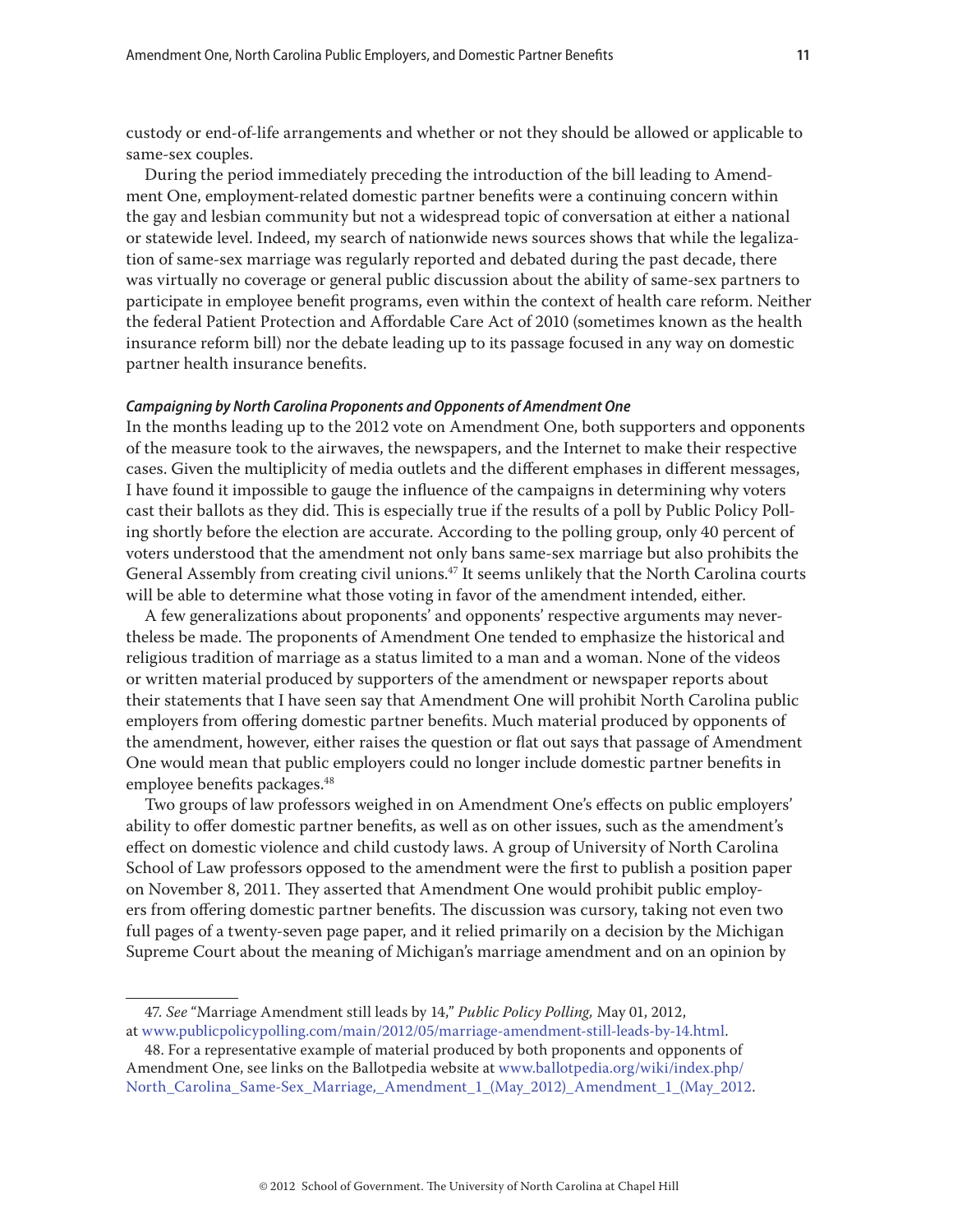the Nebraska Attorney General about the meaning of Nebraska's marriage amendment.<sup>49</sup> The bulk of the paper discusses Amendment One's possible impacts on different facets of North Carolina's family law. It is possible that the UNC law professors' paper influenced the Constitutional Amendments Publication Commission's description of the amendment, which raises the issues of availability of public employer domestic partner benefits and possible impacts on family law, as the UNC paper was published in November and the committee did not meet to draft its explanation of the amendment until March 1, 2012. A group of Campbell University School of Law professors published a response to the UNC group's paper on April 18, 2012, in which they argued that the effects of Amendment One would not be as far-reaching as the UNC group claimed.50 The Campbell University law professors said it was likely that public employers would still be able to offer domestic partner benefits, although perhaps under a different name.

News reports from across North Carolina before the 2012 vote reflected the different emphases of the proponent and opponent camps and the mixed messages that voters received.<sup>51</sup> This passage from an article on the Triangle area's WRAL website exemplifies what voters were learning from the independent media:

Amendment opponents also say it could cut off health insurance benefits for unmarried partners and their children, especially those who are civil employees. Tami Fitzgerald, chairwoman for Vote FOR Marriage NC, which supports the amendment, said that's not true. "I think it's speculation on their part. There are no children who will lose their health care," Fitzgerald said.<sup>52</sup>

Given the lack of agreement among proponents and opponents of Amendment One about its effects, it seems unlikely that the North Carolina courts would be able to discern voters' intent in passing the amendment. Thus, the circumstances surrounding the proposal and adoption of Amendment One support the interpretation that it neither adds to nor subtracts from North

52*. See* Laura Leslie, "NC Marriage Amendment: what it does," on the website of WRAL news, May 3, 2012, available at [www.wral.com/news/state/nccapitol/story/11060038/.](http://www.wral.com/news/state/nccapitol/story/11060038/)

<sup>49</sup>*. See* Maxine Eichner, Barbara Fedders, Honing Lau, and Rachel Blank, *Potential Legal Impact of the Proposed Domestic Legal Union Amendment to the North Carolina Constitution*, November 8, 2011, available online as a PDF document from a link at [www.law.unc.edu/faculty/directory/eichnermaxine/](http://www.law.unc.edu/faculty/directory/eichnermaxine/) or through the American Civil Liberties Union of North Carolina.

<sup>50</sup>*. See* Lynn R. Buzzard, William A. Woodruff, and E. Gregory Wallace, "The Meaning and Potential Legal Effects of North Carolina's Proposed Marriage Amendment," April 18, 2012, available online as a PDF document from a link in a post on Ted Mohn, *What You Think Blog, Fayetteville Observer,* April 25, 2012, available online at [http://blogs.fayobserver.com/mohn/April-2012/](http://blogs.fayobserver.com/mohn/April-2012/NC-s-Defense-of-Marriage-Amendment---Law-School-St) [NC-s-Defense-of-Marriage-Amendment---Law-School-St](http://blogs.fayobserver.com/mohn/April-2012/NC-s-Defense-of-Marriage-Amendment---Law-School-St).

<sup>51</sup>*. See, e.g.,* Quintin Ellison, "Will NC pass amendment banning same-sex marriages? Question decided May 8," *Smoky Mountain News*, April 11.2012, available online at [www.smokymountainnews.com/](http://www.smokymountainnews.com/component/k2/item/6725-will-nc-pass-amendment-banning-same-sex-marriages?-question-decided-may-8) [component/k2/item/6725-will-nc-pass-amendment-banning-same-sex-marriages?-question-decided-may-8;](http://www.smokymountainnews.com/component/k2/item/6725-will-nc-pass-amendment-banning-same-sex-marriages?-question-decided-may-8) "Marriage amendment backers, foes differ on impact

Voters head to polls May 8", on the website of the Piedmont Triad area's WXII News, available at [www.wxii12.com/news/local-news/north-carolina/Marriage-amendment-backers-foes-differ-on-impact/](http://www.wxii12.com/news/local-news/north-carolina/Marriage-amendment-backers-foes-differ-on-impact/-/10622650/12481668/-/ariknrz/-/index.html#ixzz1wkQoRR7D) [-/10622650/12481668/-/ariknrz/-/index.html#ixzz1wkQoRR7D;](http://www.wxii12.com/news/local-news/north-carolina/Marriage-amendment-backers-foes-differ-on-impact/-/10622650/12481668/-/ariknrz/-/index.html#ixzz1wkQoRR7D) Laura Leslie, "NC Marriage Amendment: what it does," on the website of the Triangle area's WRAL news, May 3, 2012, available at [www.wral.com/](http://www.wral.com/news/state/nccapitol/story/11060038/) [news/state/nccapitol/story/11060038/](http://www.wral.com/news/state/nccapitol/story/11060038/); David Forbes, "Battle lines being drawn: Amendment One has passions flying," on the website of the Asheville area newspaper *Mountain Xpress*, April 11. 2012, available at [www.mountainx.com/article/41951/Battle-lines-being-drawn-Amendment-One-has-passions-flying.](http://www.mountainx.com/article/41951/Battle-lines-being-drawn-Amendment-One-has-passions-flying)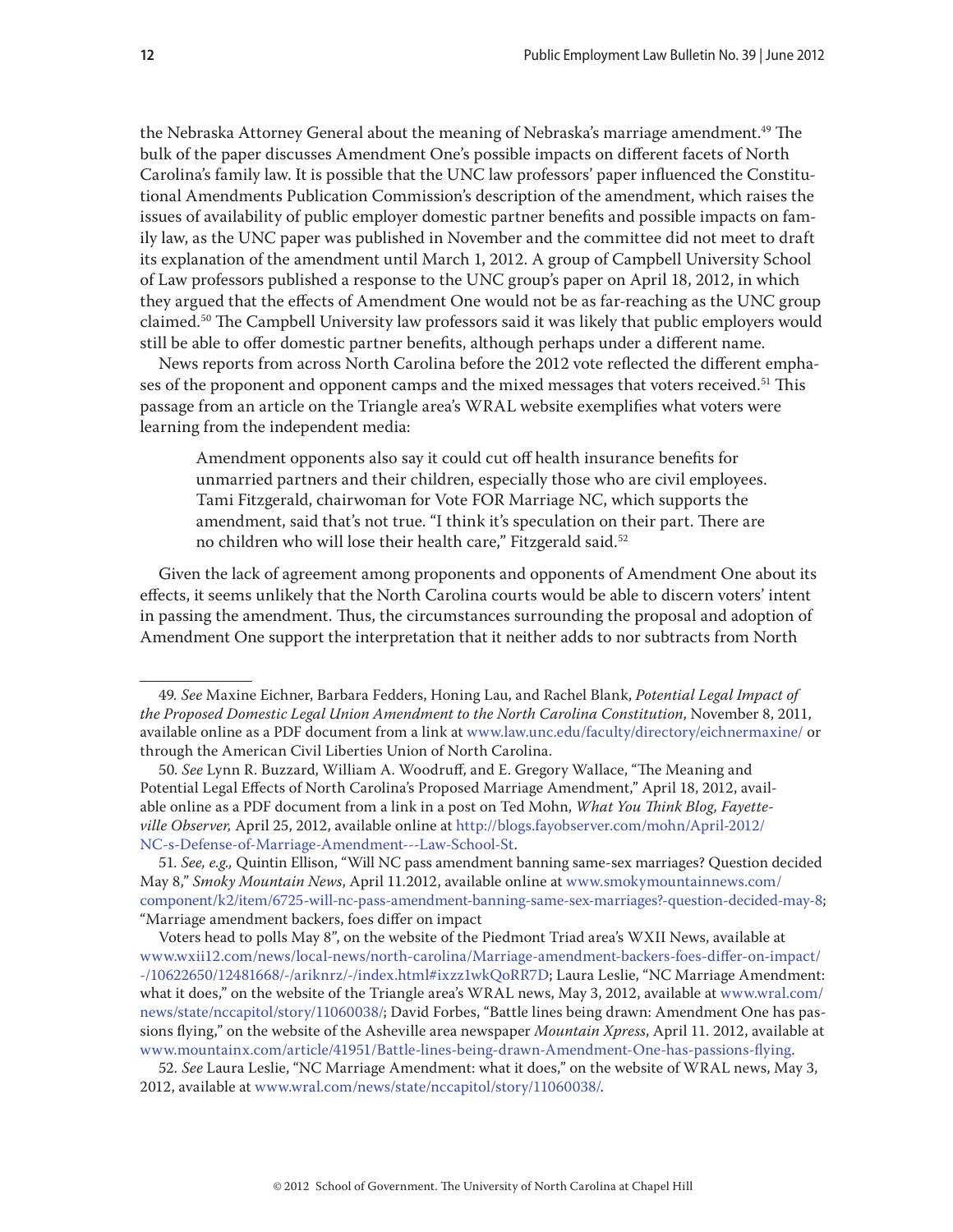Carolina law with respect to same-sex unions as of May 8, 2012, but merely constitutionalizes the current limitation on giving legal status to any relationship other than a legal marriage between a man and a woman.

In other words, the purpose and meaning of Amendment One appears to be to embody in the constitution the existing North Carolina law regarding marriage and civil unions. With Amendment One in place, the General Assembly may not enact legislation opening marriage to samesex couples, nor may it enact legislation authorizing civil unions.<sup>53</sup> Nothing in the language of Amendment One suggests any meaning or intent to change any law or practice relating to employment-related benefits for unmarried same-sex or opposite-sex partners.

# **Interpretations of Similar Language in the Constitutional Amendments of Other States**

North Carolina courts may also consider how courts in other states have interpreted similar language in amendments to their respective state constitutions. Of the twenty-nine other constitutional amendments limiting marriage to a man and a woman (marriage amendments), none is identical to Amendment One. Ten prohibit same-sex marriage but say nothing about other forms of civil union, eighteen prohibit recognition both of same-sex marriage and any other form of legal union other than heterosexual marriage, and one, Michigan's, appears to limit unmarried same-sex and opposite-sex couples even from entering into contracts creating obligations related to the relationship. The appendix at the conclusion of this bulletin sets forth the language of each of the twenty-nine other constitutional amendments for comparison purposes.

None of the other marriage amendments mention domestic partner benefits, nor do any of them mention any purpose other than marriage, with the exception of the Michigan marriage amendment, which provides that "the union of one man and one woman in marriage shall be the only agreement recognized as a marriage or similar union *for any purpose*." (emphasis added)<sup>54</sup>

More to the point for the interpretation of Amendment One, in only three states—Ohio, Louisiana, and Michigan—have marriage amendments given rise to decisions by their respective highest courts about how the state's marriage amendment affects domestic partnerships. In Ohio, the supreme court found that the marriage amendment did not take away the protections that the state's domestic violence laws gave to domestic partners. In a second case, the Ohio Court of Appeals found that the marriage amendment did not prohibit establishment of domestic partner registries by the state's municipalities. In Louisiana, the state's highest court found that a city's registry for domestic partners did not constitute *de facto* recognition of domestic partnership in violation of Louisiana's marriage amendment. Michigan's high court ruled that the Michigan marriage amendment does not permit Michigan public employers to offer domestic partner benefits. The language of the Ohio and Louisiana amendments more closely resembles that of Amendment One than does the language of the Michigan marriage amendment.

<sup>53.</sup> Whether or not Amendment One prohibits local governments from instituting domestic partner registries is unclear to me as it is questionable whether such registries could ever constitute recognition of same-sex or opposite-sex relationships as legal unions in the absence of state law to that effect.

<sup>54</sup>*. See* Mich. Const. Art. I, § 25.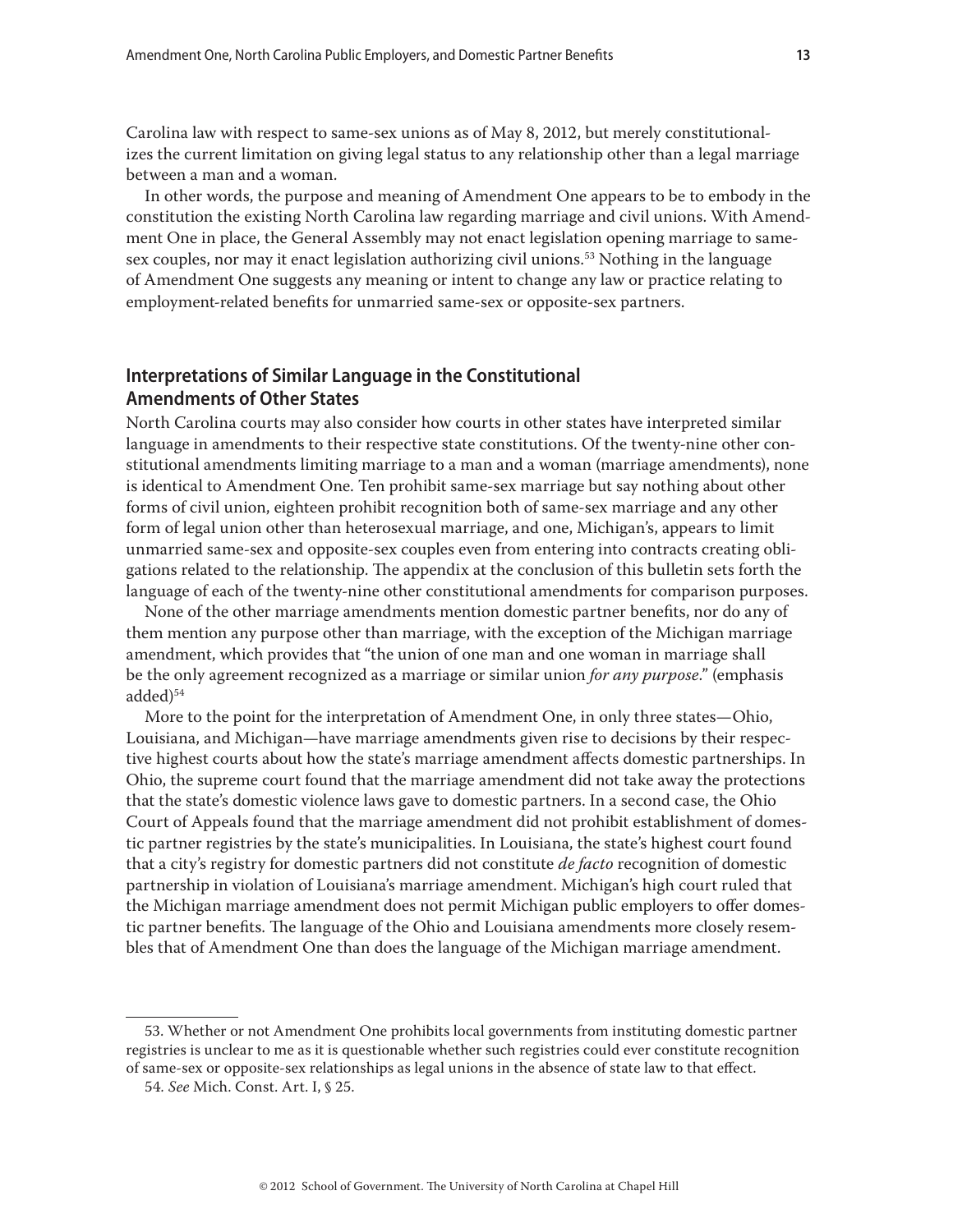#### **The Ohio Marriage Amendment**

The Ohio marriage amendment provides:

Only a union between one man and one woman may be a marriage valid in or recognized by this state and its political subdivisions. This state and its political subdivisions shall not create or recognize a legal status for relationships of unmarried individuals that intends to approximate the design, qualities, significance or effect of marriage.<sup>55</sup>

Ohio's appellate courts have been asked to interpret the meaning of its marriage amendment twice—once as applied to the constitutionality of a domestic violence statute and once as applied to a city's creation of a domestic partner registry. In the first case, a defendant indicted under Ohio's domestic violence statute moved for dismissal of the case against him because he was not married to the victim. Ohio's domestic violence statute prohibits committing physical harm against a "family or household member." Another statutory section defines "family or household member" as including "a person living as a spouse" with a defendant. "Person living as a spouse" is in turn defined as "a person who is living or has lived with the offender in a common law marital relationship, who otherwise is cohabiting with the offender, or who otherwise has cohabited with the offender within five years prior to the date of the alleged commission of the act in question."56

The defendant claimed that the Ohio marriage amendment overturned the domestic violence statutes because the statutes created and recognized a legal relationship that approximated the designs, qualities, or significance of marriage within the meaning of the amendment. The Ohio Supreme Court rejected the argument. The court held that there is a distinction between creating a quasi-marital relationship (as banned by the amendment) and merely creating a classification for a limited purpose. The intent of the marriage amendment, the court noted, was to prevent the creation or recognition of a legal status that approximates marriage through judicial, legislative, or executive action. The intent of the domestic violence statutes, on the other hand, was to protect persons from violence by close family members or residents of the same household. In using the term "person living as a spouse," Ohio's domestic violence statute merely identified a particular class of persons entitled to its protections.<sup>57</sup>

The court found that the state, in enacting and enforcing the domestic violence statutes, did not create the defendant's relationship with the alleged victim and did not and would not be creating the cohabitation between any persons affected by the statute: "rather it is a person's determination to share some measure of life's responsibilities with another that creates cohabitation." This was in contrast to marriage, where the state manifestly played a role. In addition, the court noted, persons who satisfy the "living as a spouse" category do not receive any of the rights, benefits, or duties of legal marriage. The court found that in recognizing a category of persons cohabiting with another outside marriage, Ohio's domestic violence statute did not conflict with Ohio's marriage amendment and was not, therefore, unconstitutional.<sup>58</sup>

In the second case in which the Ohio courts were asked to interpret the meaning of its marriage amendment, a group of taxpayers brought suit against the City of Cleveland on the

<sup>55</sup>*.* Ohio Const. Art. XV, § 11.

<sup>56</sup>*. See* State v. Carswell, 871 N.E.2d 547, 552 (Ohio 2007).

<sup>57</sup>*. Id.* at 553–54.

<sup>58</sup>*. Id.* 553–54.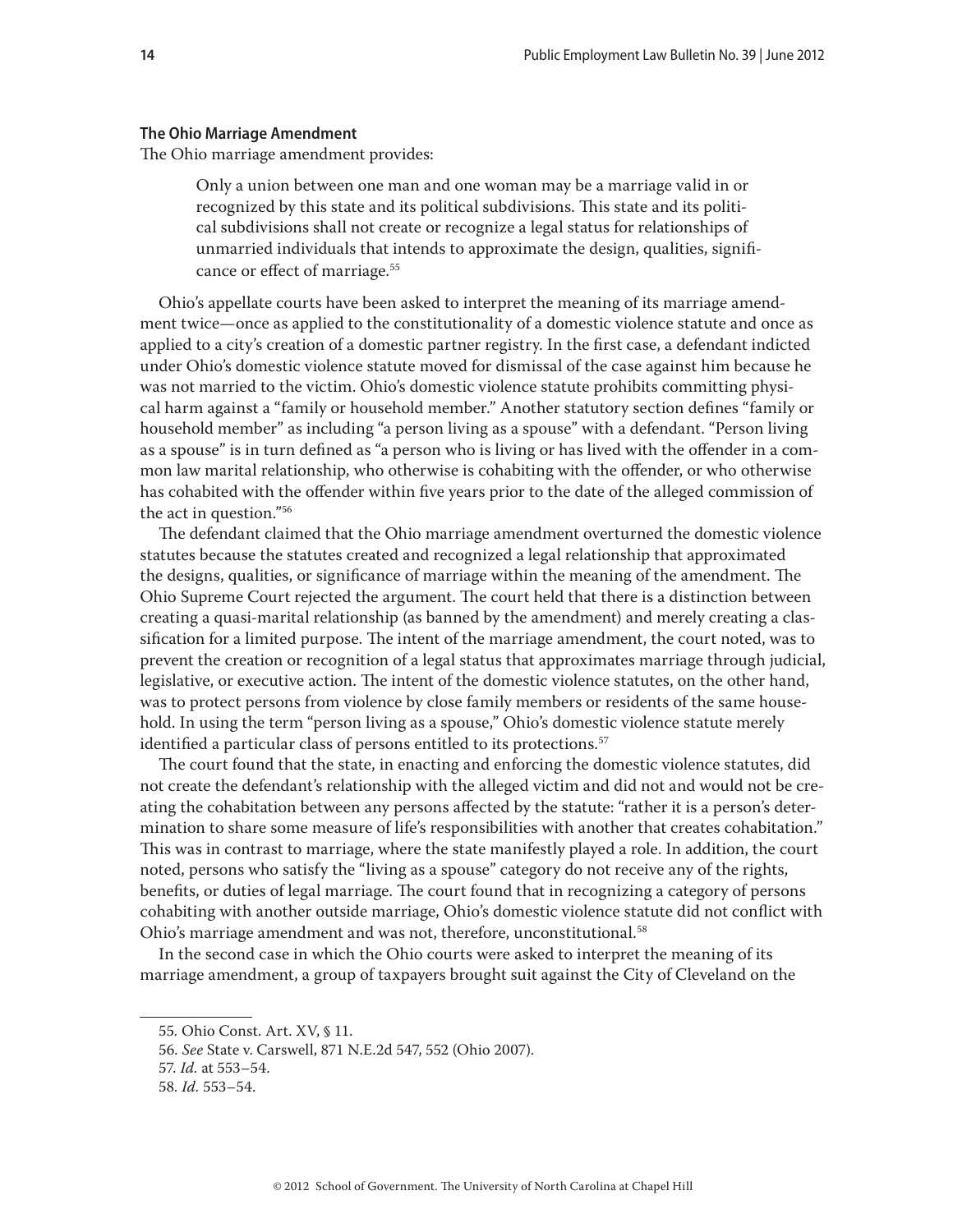grounds that the city's domestic partner registry conflicted with the state's marriage amendment.59 The city's ordinance provided that couples could file a declaration of domestic partner $ship<sup>60</sup>$  and be placed in a registry provided they (1) paid a fee, (2) shared a common residence, (3) agreed to be in a relationship of mutual interdependence, (4) were not married to another individual, (5) were neither one a part of an existing domestic partnership with another person, (6) were eighteen years of age or older, and (7) were not related by blood in a way that would prevent them from being married in Ohio. The ordinance also set forth rules governing the filing, terminating, and registering of domestic partnerships.<sup>61</sup>

The taxpayers argued that Cleveland's domestic partner registry violated Ohio's marriage amendment because it gave "recognition" to domestic partnerships that approximate the aspects of marriage set forth in the amendment: marriage's design, qualities, significance, or effect. The court of appeals disagreed, citing the Ohio Supreme Court's rejection of a broad interpretation of the marriage amendment in its *Carswell* domestic violence decision and its explanation of the difference between marriage and other kinds of relationships:

[B]eing married is a status. Marriage gives a person certain legal rights, duties, and liabilities. For example, a married person may not testify against his or her spouse in some situations . . . A married person may inherit property from a spouse who dies intestate . . . The definition of 'status,' our understanding of the legal responsibilities or marriage, and the rights and duties created by the status of being married, combined with the first sentence of the amendment's prohibition against recognizing any union that is between persons other than one man and one woman, causes us to conclude that the second sentence of the amendment means that *the state cannot create or recognize a legal status for unmarried persons that bears all the attributes of marriage-a marriage substitute.*<sup>62</sup> (emphasis in the original)

Because the domestic partner registry ordinance did not create or recognize a legal status for unmarried persons that had the attributes of marriage or a marriage substitute, the court held that the ordinance did not conflict with the marriage amendment and was thus constitutional:

The legal status of marriage is exceptional. Marriage automatically provides instant access to an extensive legal structure designed to protect the couple's relationship and to support the family in a variety of ways. The domestic partner registry, by contrast, is much more limited in its scope and bears almost none of the attributes of marriage. The domestic partner registry does not create any causes of action nor does it confer any legal benefits. . . . Although the domestic partner registry places upon domestic partners, if they wish to continue the relationship, the marital duties to "share a common residence," "to maintain a "committed relationship," and to "share responsibility for each other's common welfare," unlike a marriage, there is no method of enforcement for these provisions.

<sup>59</sup>*.* Cleveland Taxpayers for Ohio Constitution v. Cleveland, 2010 WL 3816393 (Ohio App. 8 Dist. 2010), *appeal not allowed*, 941 N.E.2d 804 (Ohio 2011).

<sup>60.</sup> One of the purposes of a domestic partner registry is to help establish that a couple meets local private and public employer pre-requisites for enrolling in domestic partner benefits.

<sup>61</sup>*. See Cleveland Taxpayers*, 2010 WL 3816393 at \*1.

<sup>62</sup>*. See id.* at \*2, *citing Carswell*, 871 N.E.2d at 551.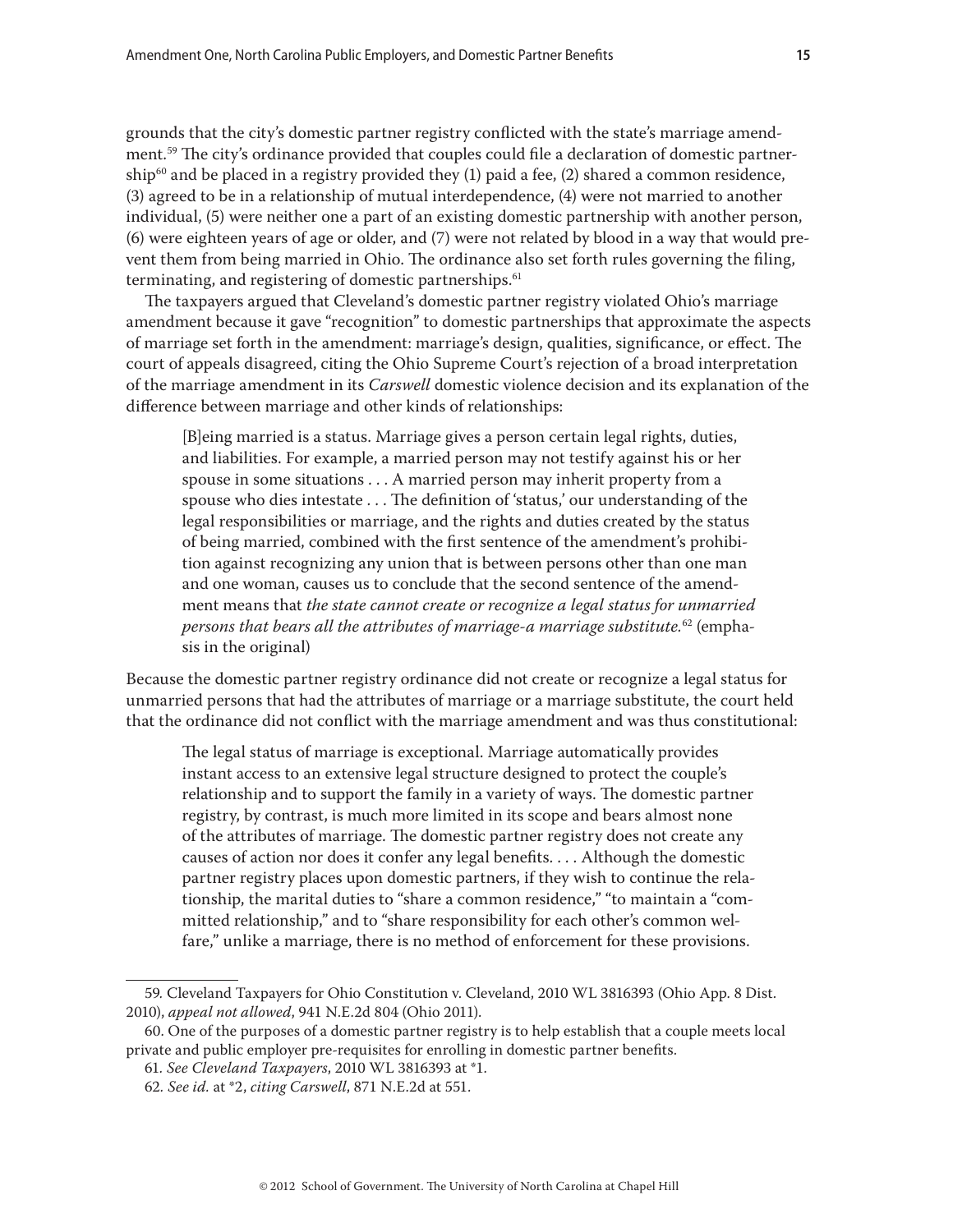Domestic partners who separate cannot take advantage of the domestic relations laws that govern divorce, alimony, child support, child custody, and equitable distribution  $\ldots$ .  $^{63}$ 

Given the distinctions that the Ohio Supreme Court and Ohio Court of Appeals have made between the legal status of marriage and the limited purpose classification of couples who cohabit, on the one hand, and between the legal status of a married couple and that of registered domestic partners, on the other, it is very likely that the Ohio courts would interpret Ohio's marriage amendment to allow public employers to offer domestic partner benefits. In doing so, they would be recognizing a class of persons eligible for benefits (a limited purpose classification like that in Ohio's domestic violence statute) and would not be creating or recognizing a legal status with the rights, duties and attributes of marriage.

#### **The Louisiana Marriage Amendment**

The Louisiana marriage amendment provides:

Marriage in the state of Louisiana shall consist only of the union of one man and one woman. No official or court of the state of Louisiana shall construe this constitution or any state law to require that marriage or the legal incidents thereof be conferred upon any member of a union other than the union of one man and one woman. A legal status identical or substantially similar to that of marriage for unmarried individuals shall not be valid or recognized. No official or court of the state of Louisiana shall recognize any marriage contracted in any other jurisdiction which is not the union of one man and one woman.<sup>64</sup>

In *Ralph v. City of New Orleans*, the Louisiana Court of Appeals was faced with a slightly different issue than that before the Ohio courts.<sup>65</sup> The *Ralph* case involved a claim by taxpayers that the city of New Orleans had violated both Louisiana's marriage amendment and another provision in the Louisiana Constitution barring local ordinances that govern private or civil relationships except as otherwise provided by law when it established a domestic partner registry open to all city residents and began offering domestic partner benefits to its employees. To be eligible for domestic partner benefits, the city required employees to first enroll in the domestic partner registry. Although the lower court found in favor of the city, holding that the registry and the provision of domestic partner benefits did not violate the Louisiana marriage amendment, the plaintiff taxpayers did not properly appeal that ruling, and the court of appeals declined to address that issue.<sup>66</sup>

The court did, however, review and uphold the trial court's ruling that the domestic partner registry and the extension of domestic partner benefits did not violate the constitutional provision prohibiting local governments from creating private or civil relationships. The reasoning behind that holding would be relevant to a North Carolina court's consideration of what it means to make valid or recognize a "domestic legal union." The plaintiffs in the *Ralph* case argued that there was no such thing as a domestic partner until the city created the status by

<sup>63.</sup> *Id.* at \*2–\*3.

<sup>64.</sup> La. Const. Art. XII, § 15.

<sup>65.</sup> Ralph v. City of New Orleans, 4 So. 3d 146, 155 (La. Ct. App. 2009).

<sup>66.</sup> *Id.* at 157–58.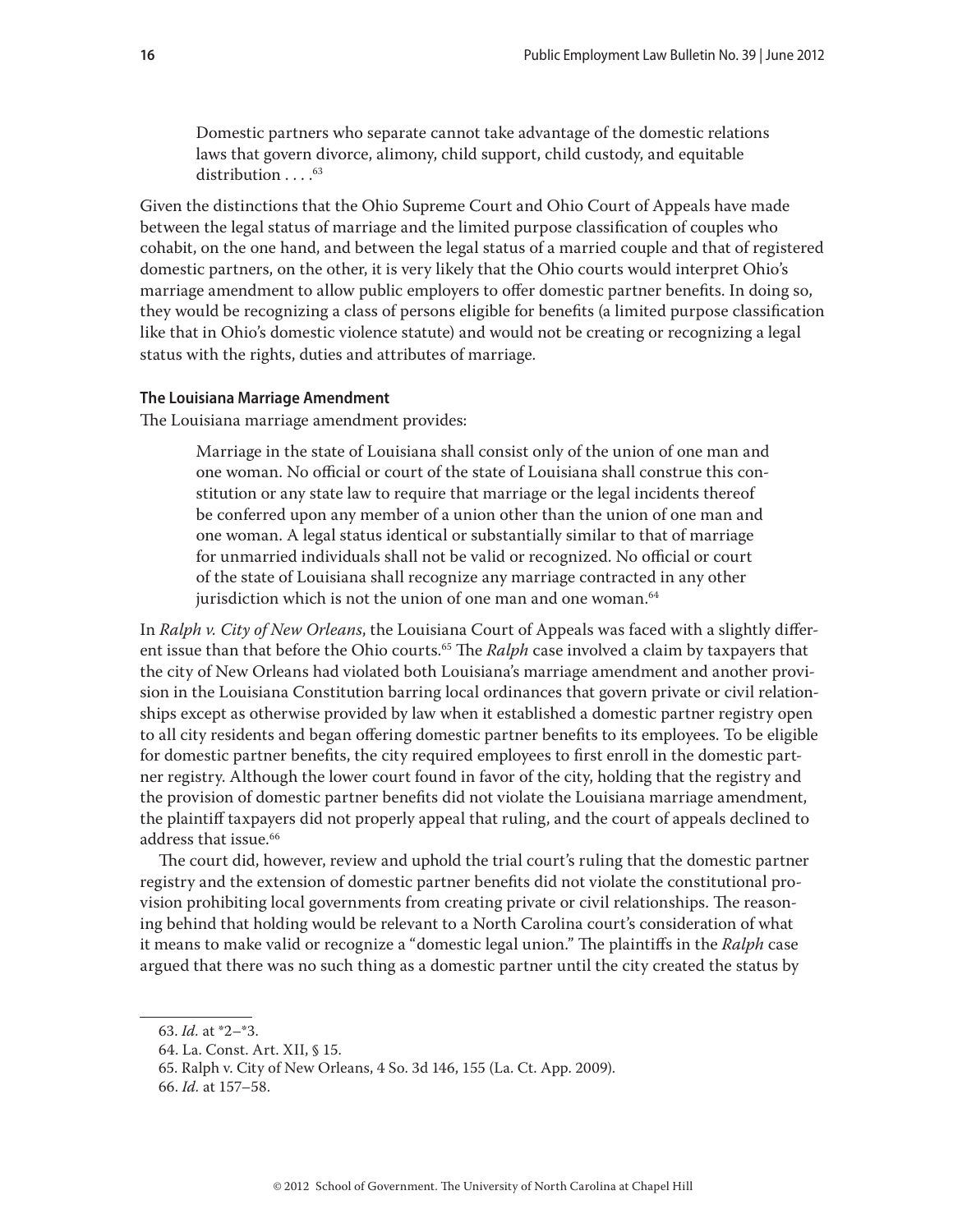instituting the registry.<sup>67</sup> The Louisiana Court of Appeals disagreed for much the same reason as the Ohio Court of Appeals rejected a similar argument in the *Cleveland Taxpayers* case. Looking to legislative history, the Louisiana court found that the city ordinance establishing the registry "did not create the concept of domestic partnership, and was intended merely to acknowledge the previous and continuing existence of these arrangements, not to give them any particular legal status . . . ."68

The court acknowledged that it could be argued that the registry ordinance recognized the *de facto* existence of domestic partner relationships, but it found that the ordinance did not control, regulate, or direct domestic partnerships because it did not set forth rules governing the creation, maintenance, or termination of the partnerships but only provided rules pursuant to which the partnerships could be registered.<sup>69</sup> The Louisiana court found that private contracts that might form domestic partnerships were not controlled, regulated, or directed by the ordinance and that the terms and legal effect of these contracts were regulated as were other contracts, "by the applicable general [contract] laws of the state, city and nation."70 The Louisiana court's language and ruling are similar to the language of the second sentence of Amendment One.

With respect to the city's offer of domestic partner benefits, the court found that it did not govern private relationships as the provision of domestic partner benefits was clearly "otherwise provided by law:" Louisiana's statute provides for a city to contract for any type of insurance protection for itself or its officers and employees, the only limitation being on the length of the contract term. Louisiana's statute refers to benefits provided to employees and does not address, limit, or define who might be considered to be covered dependents of those employees.<sup>71</sup> In this, Louisiana's statutes are similar to the North Carolina statutes giving local governments the authority to procure health insurance and other benefits for their employees,

#### **The Michigan Marriage Amendment**

The Michigan Supreme Court has interpreted the Michigan marriage amendment to prohibit Michigan public employers from extending domestic partner benefits to their employees.<sup>72</sup> This is the only state appellate court to have interpreted its marriage amendment this way. As the Michigan Supreme Court itself has noted, Michigan's amendment is unique among those of other states limiting marriage to a union between a man and a woman.73 The amendment says:

To secure and preserve the benefits of marriage for our society and for future generations of children, the union of one man and one woman in marriage shall be the only agreement recognized as a marriage or similar union for any purpose.74

The prohibition against recognizing any other form of union similar to marriage "*for any purpose*" is not found in any other marriage amendment. This should be significant to a North

70*. Id.* 154.

73*. Id.* at 542–43.

<sup>67.</sup> *Id.* at 154.

<sup>68</sup>*. Id*. at 154.

<sup>69</sup>*. Id*. at 156.

<sup>71</sup>*.* Ralph v. City of New Orleans, 4 So. 3d 146, 157 (La. Ct. App. 2009).

<sup>72</sup>*. See* Nat'l Pride At Work, Inc. v. Governor of Michigan, 748 N.W.2d 524 (Mich. 2008).

<sup>74</sup>*.* Mich. Const. Art. I, § 25.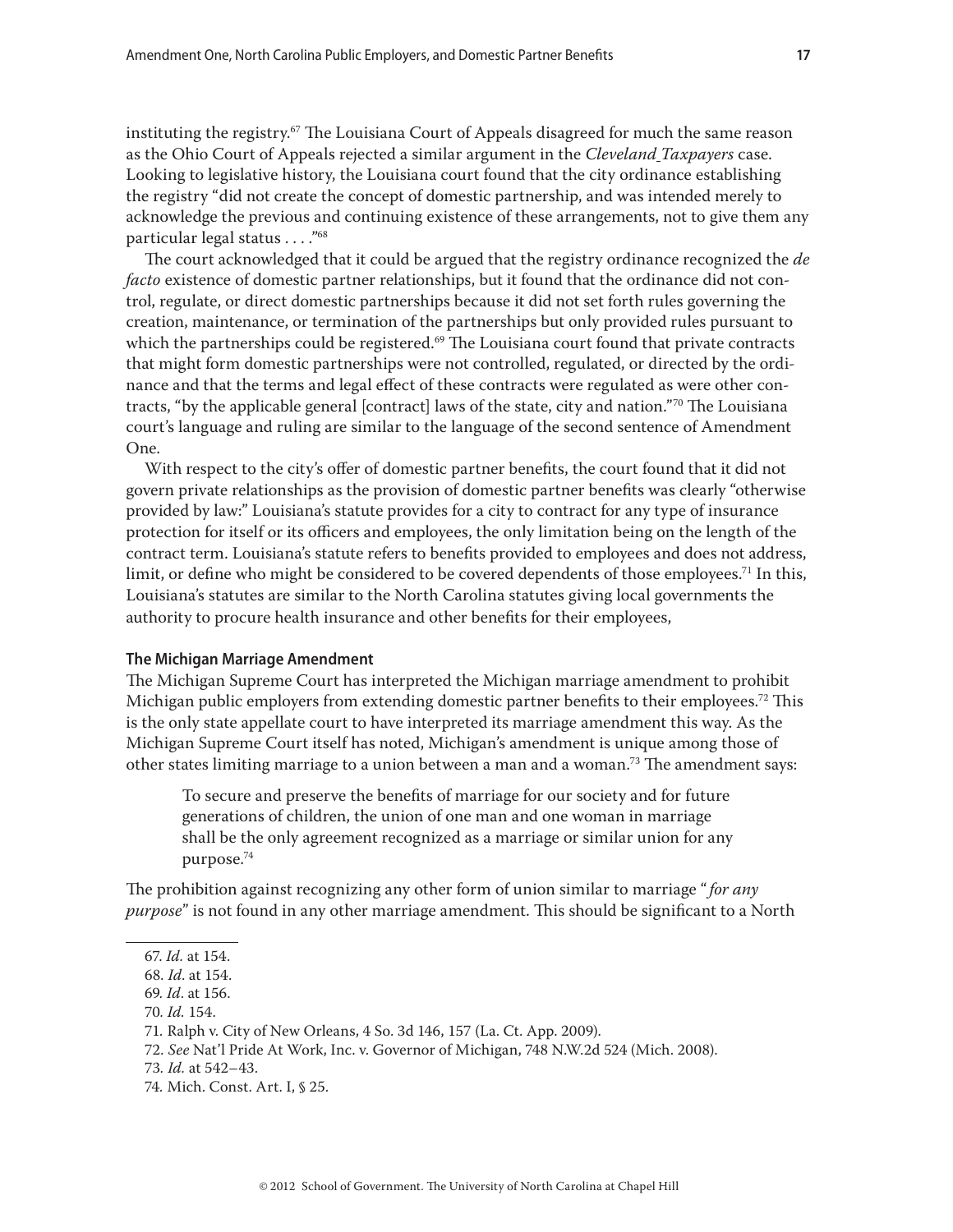Carolina court looking for guidance from other states in that the phrase "for any purpose" is the lynchpin on which the Michigan Supreme Court's analysis rests.

The Michigan court approached the domestic partner benefits question by making clear what was not at issue. The case, it said, was not about whether Michigan public employers were recognizing a domestic partnership as a marriage or whether they were declaring domestic partnerships to be marriages or something similar to marriage. It was instead about whether Michigan public employers were recognizing domestic partnerships as a union similar to marriage *for the purpose of employee health insurance benefits*. To do so, the Michigan court said, would be to act contrary to the purpose of Michigan's marriage amendment, which is to limit the state and its political subdivisions to considering marriage between a man and a woman as the only form of intimate relationship entitled to government benefits or protections on the basis of the relationship.75

Amendment One does not have the expansive language of the Michigan marriage amendment or anything similar to it. That means that the interpretation of Michigan's amendment is likely to be of less persuasive value to a North Carolina court than the interpretation of marriage amendments with language more similar to that of Amendment One; namely, Ohio's and Louisiana's.

# **Do Domestic Partner Benefits Confer Rights and Responsibilities Similar to Those of Marriage?**

Given that North Carolina's Amendment One does not explicitly mention either domestic partnership or unmarried cohabitation, a North Carolina court would probably analyze whether a public employer's provision of domestic partner benefit could be said to be creating or recognizing a *domestic legal union*. As discussed in greater detail above, a likely meaning of *domestic legal union* is "a relationship between two people who are living together that is authorized by the state, has been entered into in accordance with procedures set forth by law, and gives the parties certain rights and responsibilities." For the reasons set forth below, it is unlikely that a court would find that the provision of domestic partner benefits creates any sort of formal legal status for unmarried couples of either the same or opposite sex.

In North Carolina, the rights conferred by marriage include<sup>76</sup>

- an equitable distribution of marital property acquired by either spouse or both together during the marriage, including pension, retirement, and any other deferred compensation of the other spouse;<sup>77</sup>
- the right to insure their spouses' lives under a life insurance policy without the spouse's consent; <sup>78</sup>
- $\bullet$  the right to request alimony upon separation;<sup>79</sup>

<sup>75.</sup> *Id.* at 533–37.

<sup>76.</sup> For an overview of marriage law in North Carolina, see Janet Mason, "Marriage in North Carolina," *Popular Government*, Vol. 71, No.2 (Winter 2006): 26–36, available online at [http://shopping.](http://shopping.netsuite.com/s.nl/c.433425/it.I/id.123/.f) [netsuite.com/s.nl/c.433425/it.I/id.123/.f](http://shopping.netsuite.com/s.nl/c.433425/it.I/id.123/.f).

<sup>77.</sup> G.S. 50-20(b)(1). 78. G.S. 52-3. 79. G.S. 16.2A.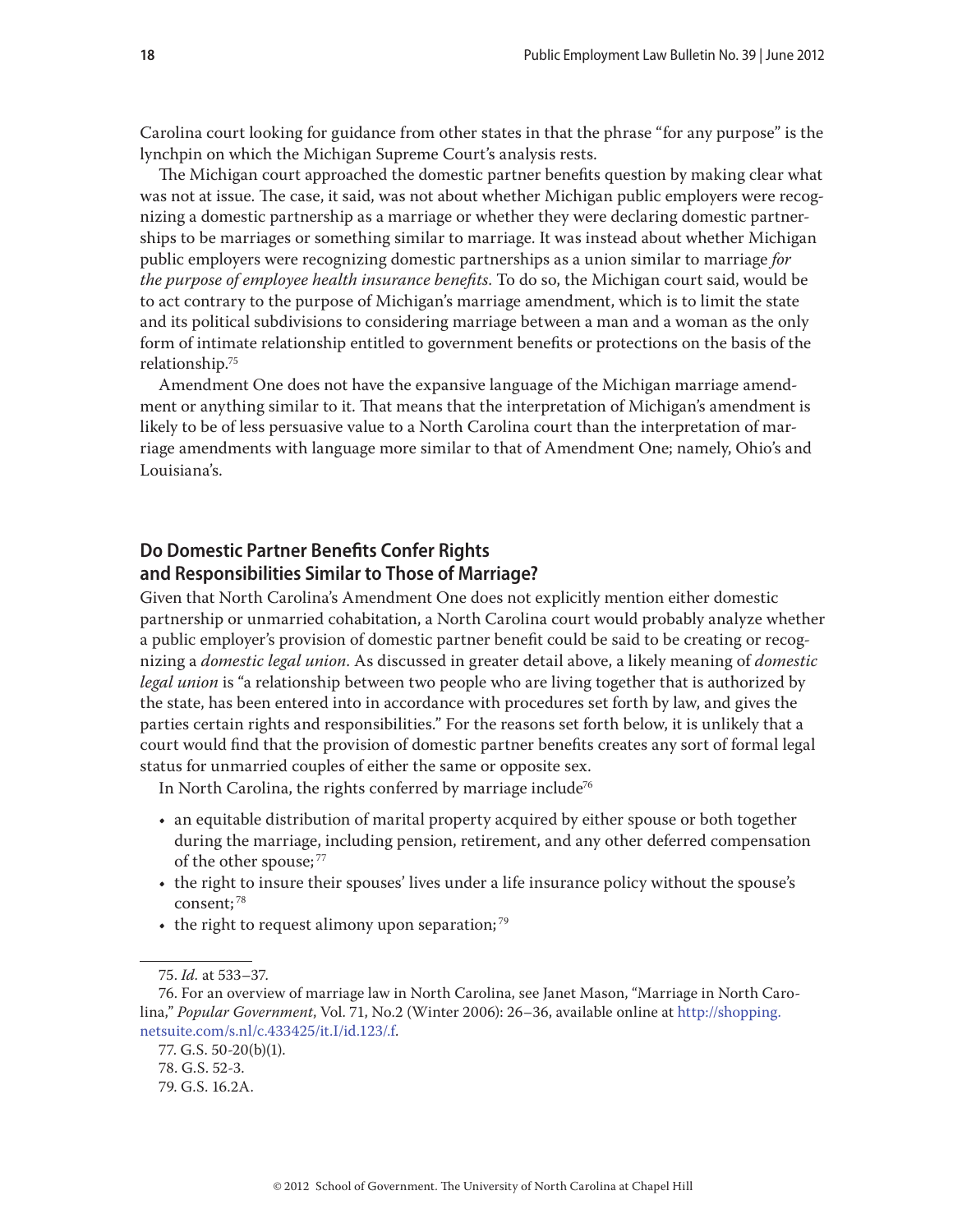- the right to assert a claim to administer a deceased spouse's estate;<sup>80</sup> and
- $\bullet$  the right to a share in the real property and the personal property of a deceased spouse.  $81$

North Carolina law also makes each spouse responsible for debts incurred for expenses deemed necessary for the health and welfare of a spouse during the marriage regardless of which spouse is the individual legally obligated for the debt, $82$  and it makes each spouse responsible for the support of any minor child born to the marriage.<sup>83</sup>

A public employee and his or her domestic partner who take advantage of a public employer's domestic partner benefits will gain none of the rights and responsibilities of marriage as set forth above. A decision to offer domestic partner benefits would simply enlarge the group of individuals that one employer allows to participate in its group benefit plans by virtue of a person's connection to an employee. Although Amendment One expressly allows the parties to a domestic partnership to enter into contractual agreements with one another and an unmarried couple could enter into a binding agreement about how they will share ownership of any real or personal property they acquire during the course of the relationship, they have no greater rights with respect to financial support during their lifetimes, a share of each other's pension and retirement accounts, insuring one another other's lives, or inheriting one another's property than they would with a neighbor or a close friend. Numerous courts in other jurisdictions have reached a similar conclusion; namely, that the extension of domestic partner benefits grants unmarried couples almost none of the very large package of rights and responsibilities that married couples enjoy.84

# **Establishing Eligibility for Domestic Partner Benefits Using Criteria Similar to Those for Marriage**

Employers who offer domestic partner benefits typically require employees and their domestic partners to establish certain facts supporting the existence of an interdependent household relationship before the employer allows the domestic partner to enroll in its benefit programs. Those facts are usually the same as or very similar to facts that individuals must establish in order to be granted a marriage license. Most employers who offer domestic partner benefits require the employee and partner to show that they are at least eighteen years old, that they are

<sup>80.</sup> G.S. 28A-4-1.

<sup>81.</sup> G.S. 29-13 and 30-3.1.

<sup>82.</sup> *See* N.C. Baptist Hosp. v. Harris, 319 N.C. 347 (1987).

<sup>83.</sup> G.S. 50-13.4.

<sup>84</sup>*. See, e.g.*, Lowe v. Broward County, 766 So. 2d 1199, 1205–06 (Fla. App. 4. Dist. 2000), *rev. denied*, 798 So. 2d 346 (2001) (county ordinance recognizing domestic partners does not address the panoply of statutory rights and obligations exclusive to the traditional marriage relationship and thus does not create new "marriage-like" relationship); Leskovar v. Nickels, 166 P.3d 1251, 1255-56 (Wash. App. 2007), *rev. denied*, 166 P.3d 1251 (2007), (citing Heinsma v. City of Vancouver, 29 P.3d 709 (Wash. 2001)) (mayor's executive order that same-sex marriages of city employees be recognized for benefits purposes does not conflict with state defense of marriage law); Tyma v. Montgomery County, 801 A.2d 148, 158 (Md. Ct. App. 2002) (county's recognition of domestic partnership does not create alternative form of marriage, common-law marriage, or any legal relationship or confer any other benefits of marriage). *See also* Slattery v. City of New York, 686 N.Y.S.2d 683, 686–89 (N.Y.A.D. 1 Dept. 1999), *appeal denied*, 727 N.E.2d (2000) (formal requirements regulating marriages are far more stringent than those regulating domestic partnerships and rights acquired by married partners with respect to their spouse's property are unavailable to domestic partners).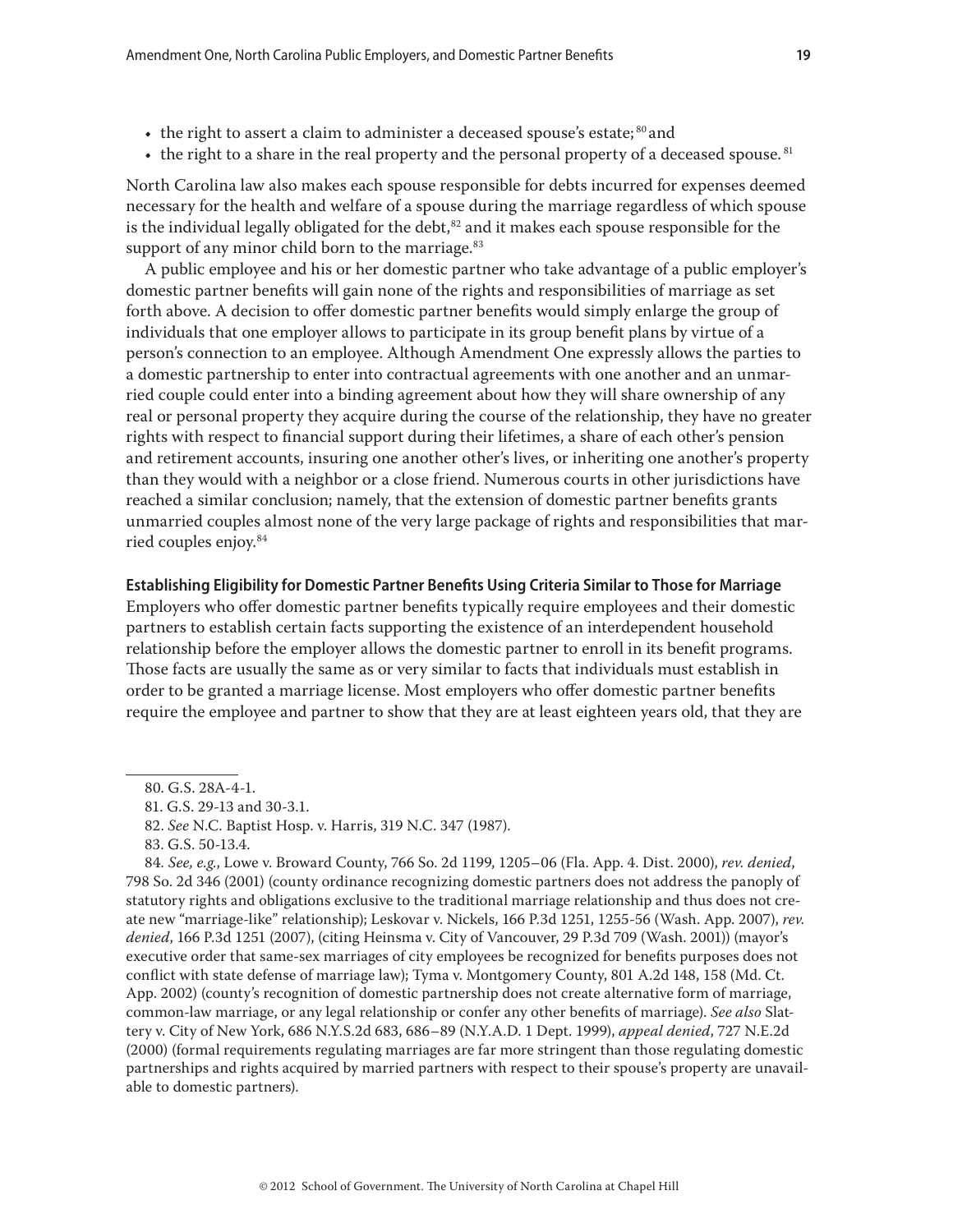competent to contract, and that they do not share certain blood relationships.<sup>85</sup> This is similar to North Carolina's marriage laws which require the parties to a marriage to be at least eighteen years of age, mentally competent, not nearer in kinship than first cousins, and not married to another person, in addition to being of different sexes.<sup>86</sup>

In addition, to establish eligibility for benefits, employers typically require domestic partners to certify that they have resided together for a stated minimum period of time, usually six months, and that they are in a long-term committed relationship. Employers also typically require an affirmation that the partners are either jointly responsible for each other's welfare and living expenses or for the direction and management of the household or simply that they are financially interdependent. Some employers require documentary evidence of financial interdependence such as evidence of a joint checking account, joint ownership of property, joint tenancy under a rental agreement, health care power of attorney, or durable power of attorney.<sup>87</sup> These requirements go beyond what is necessary to create a marriage in North Carolina and lack the most crucial element of marriage creation—the parties' expression of consent to be married in the presence of and solemnization of the marriage by a religious officiate or magistrate.<sup>88</sup>

Would a North Carolina court find that a public employer's use of some of the eligibility criteria for marriage to determine the existence of a committed but unmarried relationship for employee benefits purposes makes valid or recognizes a domestic legal union within the meaning of Amendment One? Courts in a number of other states have found to the contrary. With the exception of the Michigan marriage amendment case *National Pride at Work*, discussed above, which turns on the unique language of the Michigan amendment, courts in other states have found that public employers are not recognizing a marriage-like relationship when they use some of the same criteria that the law requires for marriage to define the class of persons eligible to participate in their benefit plans. As one court explained, the recognition of domestic partners does not create the functional equivalent of marriage but simply adds another unmarried status to a list that already includes "single," "divorced," and "widowed."89

Neither the North Carolina Constitution nor the General Statutes contain any provisions comparable to that of the Michigan marriage amendment. There is, therefore, no strong reason to think that the North Carolina courts would hold any differently than those courts in other

<sup>85.</sup> *See, e.g.*, Town of Carrboro Code of Ordinances, Section 3-2.1, available at [www.ci.carrboro.nc.us/](http://www.ci.carrboro.nc.us/tc/PDFs/TownCode/TownCodeCh03.pdf) [tc/PDFs/TownCode/TownCodeCh03.pdf;](http://www.ci.carrboro.nc.us/tc/PDFs/TownCode/TownCodeCh03.pdf) Ralph v. City of New Orleans, 2009 WL 103895 (La. App. 4 Cir. 2009) at\*4; *Tyma*, 801 A.2d at 151 n.4; Devlin v. City of Philadelphia, 862 A.2d 1234, 1246 (Pa. 2004); *Lowe*, 766 So .2d at 1202.

<sup>86.</sup> For the law governing marriage in North Carolina, see Janet Mason, "Marriage in North Carolina," *Popular Government*, Vol. 71, No.2 (Winter 2006): 26–36, available online at [http://](http://shopping.netsuite.com/s.nl/c.433425/it.I/id.123/.f) [shopping.netsuite.com/s.nl/c.433425/it.I/id.123/.f.](http://shopping.netsuite.com/s.nl/c.433425/it.I/id.123/.f)

<sup>87.</sup> *See* Joseph Adams and Todd Solomon, *Domestic Partner Benefits: An Employer's Guide*, 2nd ed. (Washington, D.C., 2003), 32–39.

<sup>88</sup>*. See* Mason, "Marriage in North Carolina."

<sup>89.</sup> *See Devlin*, 862 A.2d at 1243–44, 1246–47; Schaefer v. City and County of Denver, 973 P.2d 717, 721(Colo. Ct. App. 1998) (interpreting Colorado Revised Statues § 14-2-101 *et seq*. (1998)). *See also* Crawford v. City of Chicago, 710 N.E.2d 91, 99 (Ill. App. 1. Dist.), *appeal denied,* 720 N.E.2d 1090 (1999) ("Public or private employers who permit their employees to obtain health benefits covering anyone the employee designated, whether a parent, child, cousin, friend, or domestic partner, do not create a new type of marriage; rather they merely extend the existing categories of beneficiaries").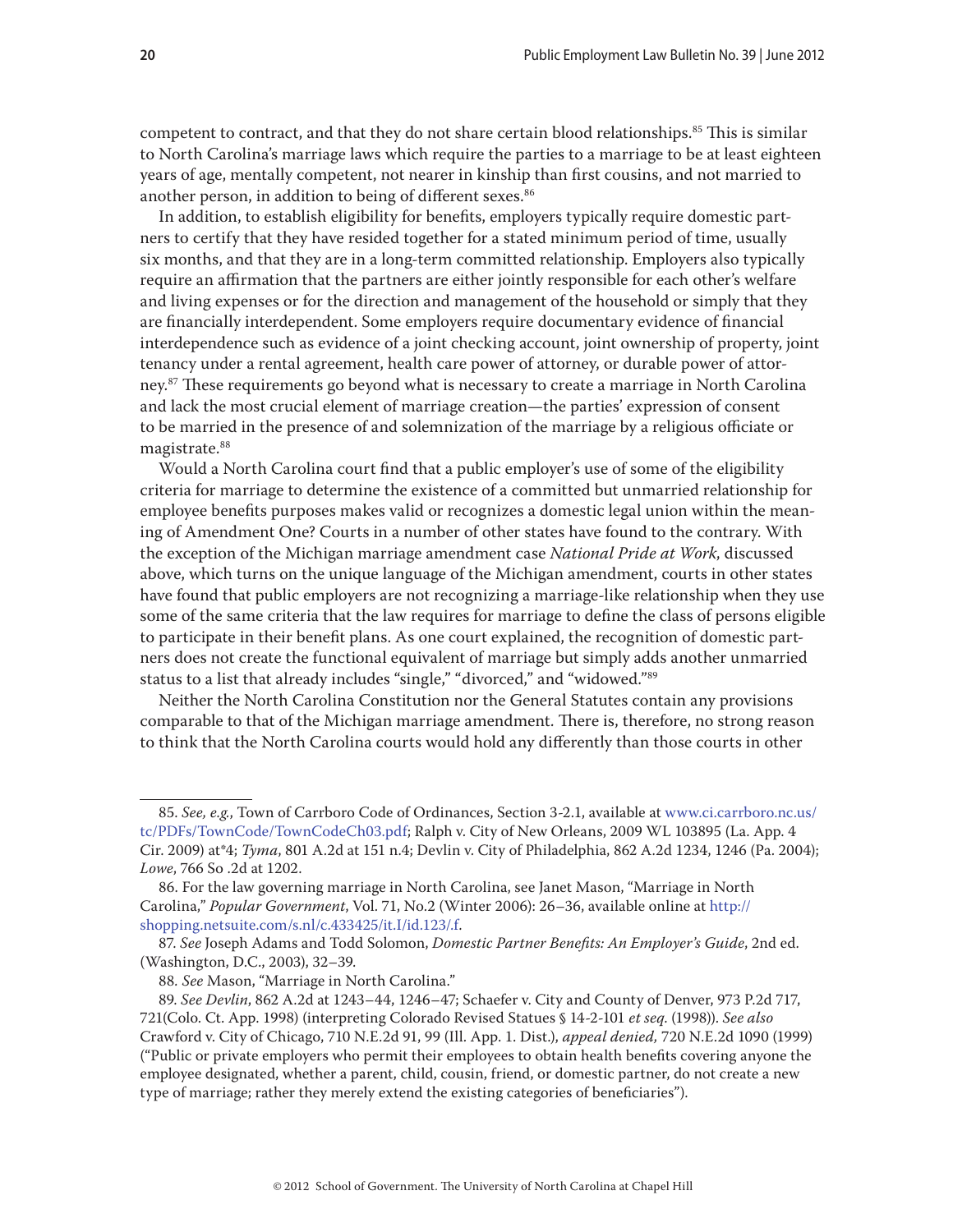states that have held that offering domestic partner benefits does not create a marriage-like relationship.

# **Are Public Employee Domestic Partner Benefits Contrary to North Carolina Public Policy as Evidenced by Amendment One?**

No North Carolina court has ever considered the question of whether a public employer's offer of domestic partner benefits violates state public policy as evidenced by the General Statutes' prohibition against same-sex marriage, which was enacted before Amendment One. In *Suggs v. Norris*, however, one of the North Carolina Court of Appeals' domestic partner contract cases, the court held that unless sexual services formed consideration for the contract, there was no violation of state public policy in enforcing a contract to compensate a domestic partner for her contribution to their household and business.<sup>90</sup> This decision, like the others in which the court of appeals enforced domestic partner contracts, suggests that North Carolina's courts do not see the state's privileging of marriage between a man and a woman as prohibiting the existence of domestic partnerships.<sup>91</sup>

*Public Employment Law Bulletin* No. 37 from November 2009, entitled "May North Carolina Local Government Employers Offer Domestic Partner Benefits?,"92 discussed the public policy based arguments made by opponents of domestic partner benefits in detail. As noted in that bulletin, there have been challenges to public employer decisions to offer domestic partner benefits in as many states as they have been offered in. These challenges have generally come from taxpayers who believe that domestic partner benefits contravene public policy as evidenced by statutes that require marriage to be between a man and a woman. They have usually focused on four primary arguments, all of which have generally failed in the courts. These arguments are

- 1. that a local government's decision to offer domestic partner benefits is an intrusion into an area reserved for state legislation,
- 2. that the extension of domestic partner benefits creates a common law marriage,
- 3. that the extension of domestic partner benefits would create a new marriage-like relationship, and
- 4. that domestic partner benefits conflict with state statutes regulating sexual behavior.<sup>93</sup>

The same arguments might be made with respect to Amendment One's prohibition on same-sex marriage and would likely fail for the same reasons:

1. Courts have found that policies offering domestic partner benefits do not intrude into an area traditionally reserved for the state because such policies only affect family relationships to the limited extent that they only qualify an additional group of people as eligible to participate in employer-based health benefits.<sup>94</sup>

<sup>90</sup>*.* Suggs v. Norris, 88 N.C.App. 539 (1988).

<sup>91</sup>*. See* the discussion at pp. \_\_, above.

<sup>92</sup>*. See* Diane M. Juffras," May North Carolina Local Government Employers Offer Domestic Partner Benefits?," *Public Employment Law Bulletin* No. 37, November 2009, available at [http://sogpubs.unc.edu/](http://sogpubs.unc.edu/electronicversions/pdfs/pelb37.pdf) [electronicversions/pdfs/pelb37.pdf](http://sogpubs.unc.edu/electronicversions/pdfs/pelb37.pdf) .

<sup>93</sup>*. See Id.* at pp. 14–21.

<sup>94.</sup> On this point, see the discussion at pp. 18–19, above.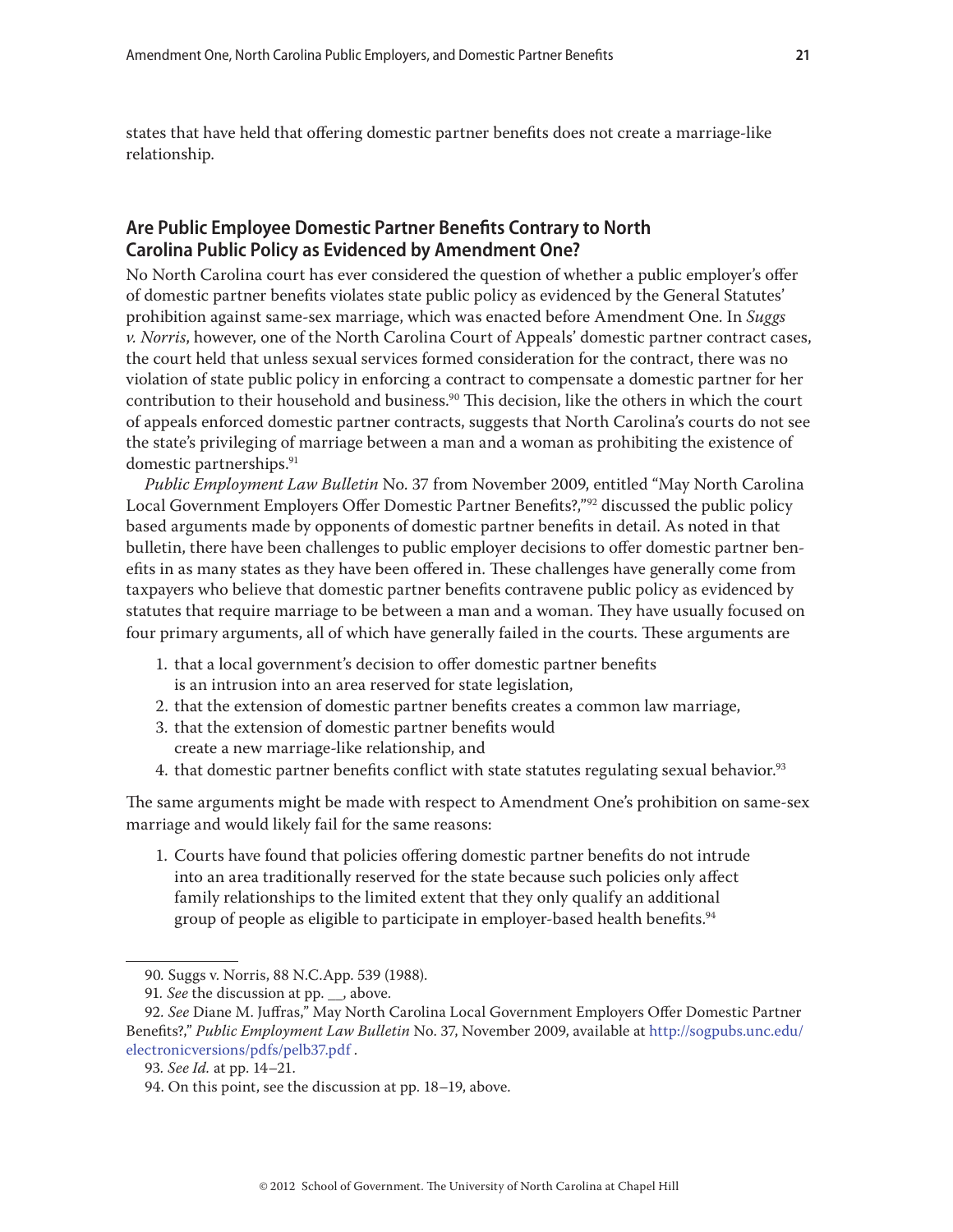- 2. North Carolina does not recognize common law marriages.
- 3. Most courts have found that neither the offer of domestic partner benefits to public employees nor the enrollment of a domestic partner in employee benefits creates a marriage-like relationship. Domestic partner benefits have nothing to do with marriage and merely enlarge the category of health insurance beneficiaries.
- 4. The U.S. Supreme Court's ruling in the case *Lawrence v. Texas* means that state statutes regulating sexual conduct do not apply to domestic partner benefits.

Readers are referred to *Public Employment Law Bulletin* No. 37 for a more detailed discussion of these arguments and counterarguments.

# **Amendment One, Domestic Partner Benefits, and the Equal Protection Clause**

To judge from opposition to constitutional amendments and statutes prohibiting same-sex marriage in other states, there is a strong possibility that Amendment One itself will be challenged on equal protection grounds. The Equal Protection Clause of Article I, Section 19, of the North Carolina Constitution and the Equal Protection Clause of Section 1 of the Fourteenth Amendment to the United States Constitution both forbid North Carolina from denying any person the equal protection of the laws. Article I, Section 19, of the North Carolina Constitution says:

No person shall be taken, imprisoned, or disseized of his freehold, liberties, or privileges, or outlawed, or exiled, or in any manner deprived of his life, liberty, or property, but by the law of the land. *No person shall be denied the equal protection of the laws*; nor shall any person be subjected to discrimination by the State because of race, color, religion, or national origin. (emphasis added)

Section 1 of the Fourteenth Amendment to the U.S. Constitution says:

All persons born or naturalized in the United States, and subject to the jurisdiction thereof, are citizens of the United States and of the state wherein they reside. *No state shall make or enforce any law which shall* abridge the privileges or immunities of citizens of the United States; nor shall any state deprive any person of life, liberty, or property, without due process of law; nor *deny to any person within its jurisdiction the equal protection of the laws*. (emphasis added)

The equal protection clauses mean that neither the federal government, a state, nor a political subdivision of a state may intentionally and arbitrarily discriminate against anyone through the terms of a statute or other legislative enactment or through the application of the terms of the statute by an officer or employee of the government.<sup>95</sup> Most laws do, in fact, differentiate in some way between groups of persons. The equal protection clauses do not prohibit this. But they

<sup>95</sup>*. See* Vill. of Willowbrook v. Olech, 528 U.S. 562, 564 (2000); Yan-Min Wang v. UNC-CH Sch. of Med., 2011 WL 4552300 (N.C. App. 2011) (finding that plaintiff did not identify any classification upon which she was denied equal protection).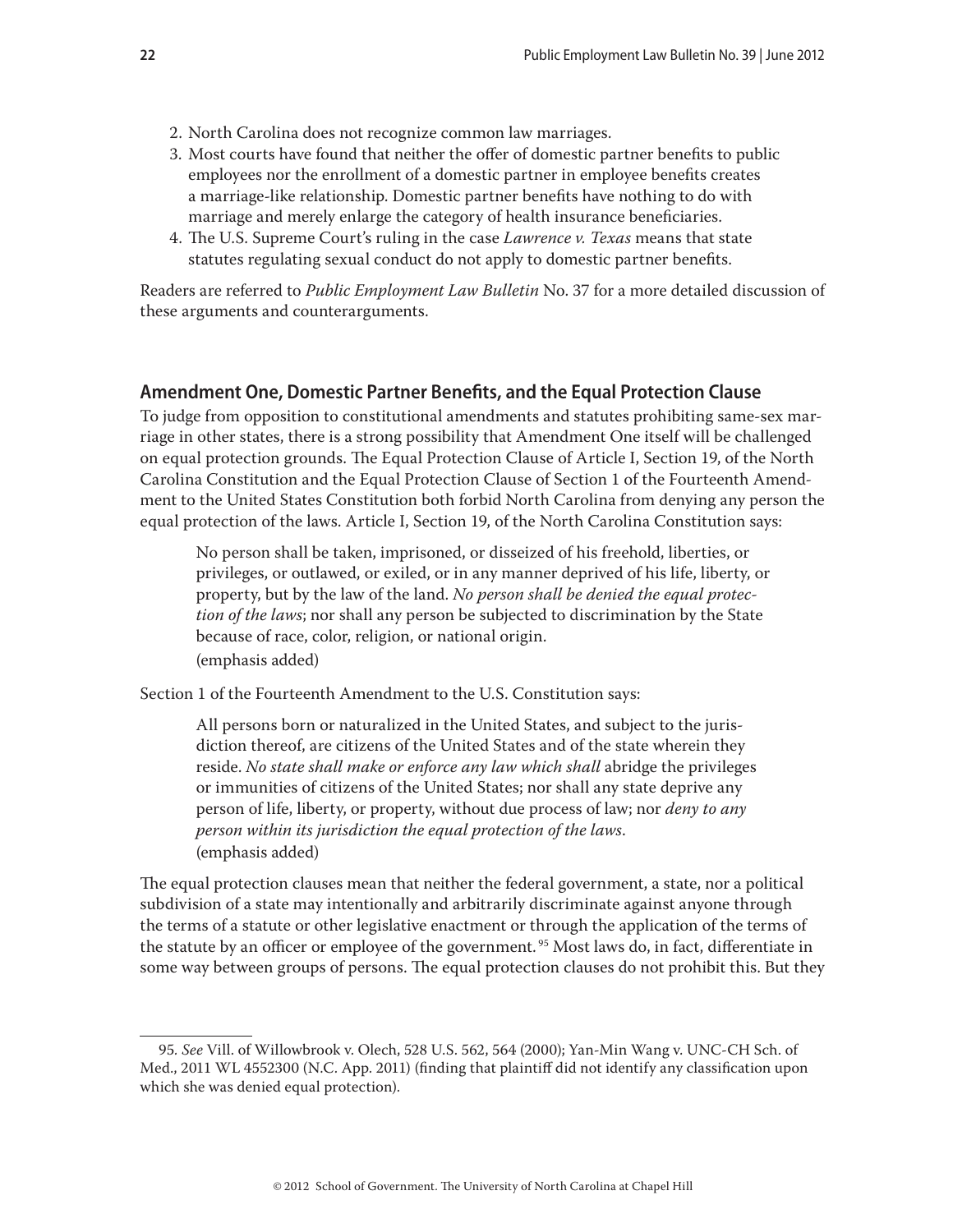do require that government treat persons who are in all relevant respects alike in the same way and that it refrain from using invidious classification schemes like those based on race or sex.<sup>96</sup>

## **Amendment One and the Federal Equal Protection Clause**

An argument that Amendment One violates the federal Equal Protection Clause would likely be framed in the following way: Amendment One classifies citizens on the basis of their sexual orientation and treats individuals who are attracted to and partnered with the same sex differently than it treats individuals who are attracted to and partnered with the opposite sex. This classification can be said to be based on sex in as much as it is based on stereotypical notions of what it means to be male and female.

The U.S. Supreme Court has held that it will uphold a classification of citizens in a law so long as it bears a *rational relation to some legitimate end* and the law making the classification neither burdens a fundamental right, such as voting or marrying, nor targets a protected or "suspect" class such as race or sex.<sup>97</sup> The rational relation test gives great deference "to legislative determinations as to the desirability of particular statutory discriminations."98 Under rational basis review, it is not the court's role to second-guess the government or to determine whether the desired goal is actually served by the challenged statute or regulation. Rather, the court need only determine whether the legislature "rationally might have believed . . . that the desired end might be served."99

In contrast to rational basis review, which is often referred to as regular scrutiny, any classification that burdens a fundamental right or creates a classification along the lines of race or national origin (race and national origin being deemed suspect classes) will be subject to strict scrutiny, passing constitutional muster only if it is narrowly tailored to serve a compelling state interest.100 Classifications that are created along gender lines are considered "quasi-suspect" and are subject to *intermediate scrutiny* by the courts. To withstand intermediate scrutiny, a statutory classification must be *substantially related to an important governmental objective*. 101

An equal protection challenge to Amendment One would likely argue that being genderbased, sexual orientation is a quasi-suspect class. Amendment One would, in this argument, necessarily be subject to intermediate scrutiny, which means that the state must show that the prohibition against same-sex marriage is substantially related to an important government objective.

It is difficult to predict how the federal Fourth Circuit Court of Appeals, which has jurisdiction over North Carolina, would rule on such a challenge. Based on its previous decisions in cases in which gay plaintiffs raised equal protection challenges to government policies, it seems likely that the Fourth Circuit would find that sexual orientation is not a quasi-suspect class entitled to intermediate scrutiny and that it would apply the less demanding rational relation

<sup>96</sup>*. See* Romer v. Evans, 517 U.S. 620, 631 (1996); Nordlinger v. Hahn, 505 U.S. 1, 10 (1992). 97*. See* Clark v. Jeter, 486 U.S. 456, 461 (1988).

<sup>98.</sup> *See* McCool v. City of Philadelphia, 494 F. Supp. 2d 307, 317 (quoting City of New Orleans v. Dukes, 427 U.S. 297, 303 (1976)).

<sup>99</sup>*. See Id.* at 321.

<sup>100</sup>*. See* Dunn v. Blumstein, 405 U.S. 330, 335 (1972); *Clark*, 486 U.S. at 461.

<sup>101</sup>*. See Clark*, 486 U.S. at 461 (1988); Mississippi University for Women v. Hogan, 458 U.S. 718, 723–724 and n.9 (1982).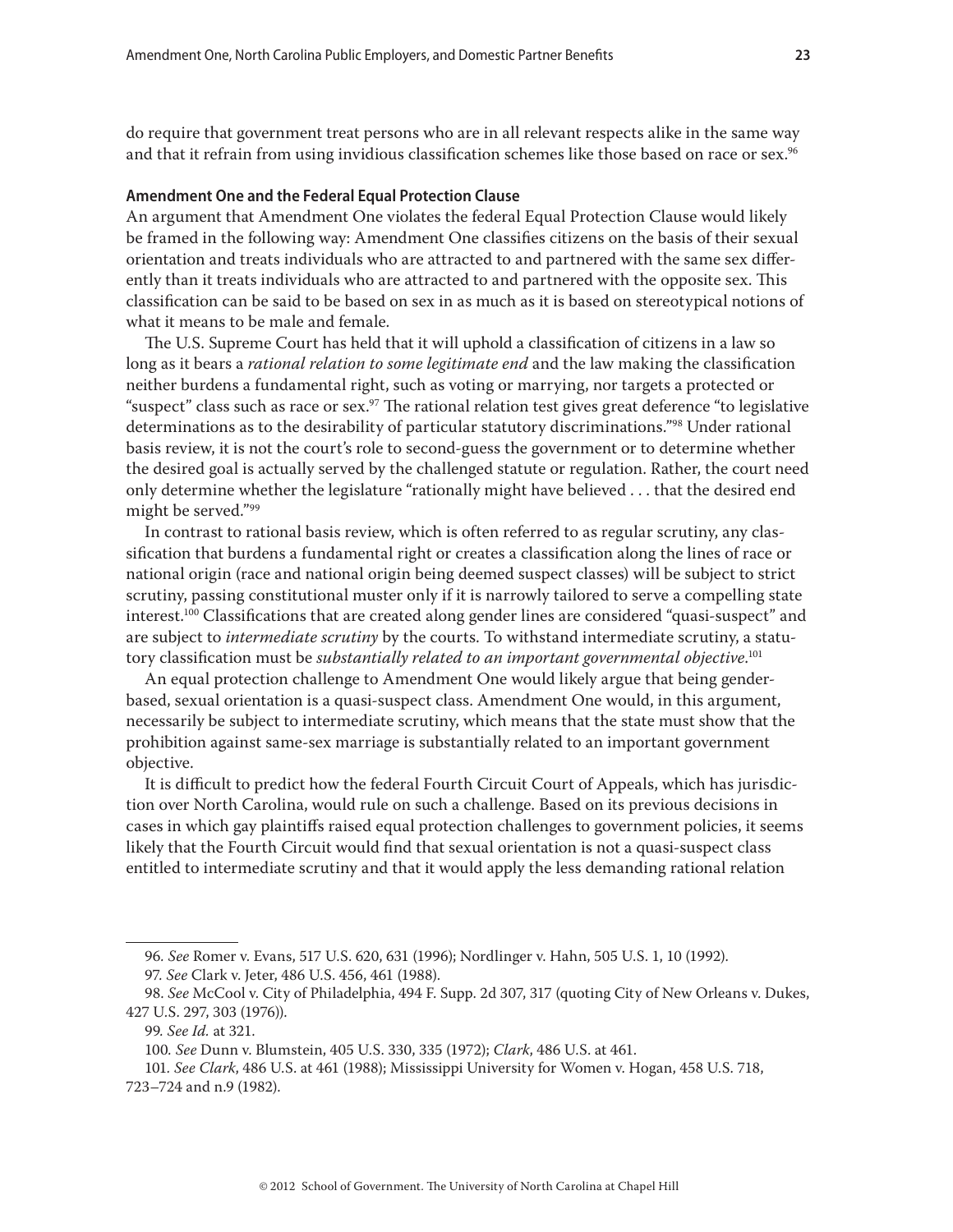standard.<sup>102</sup> How the court would hold after applying rational basis review to the merits of the challenge is unclear.

Three federal appeals courts have considered similar challenges to date with mixed results. All three courts applied the rational relation test. Most recently, the First Circuit Court of Appeals held that Section 3 of the federal Defense of Marriage Act, whose definition of marriage as limited to a man and a woman for the purposes of federal law, violated the U.S. Constitution's Equal Protection Clause. DOMA's limitation of marriage to opposite-sex couples has had the effect of denying federal employee benefits to same-sex spouses of federal employees lawfully married in Massachusetts. The First Circuit found that Section 3 was not adequately supported by any legitimate government interest. The government had not shown any connection between DOMA's treatment of same-sex couples and its asserted goal of strengthening the bonds and benefits to society of traditional opposite-sex marriage.103 Two federal district courts in the Second and Ninth circuits have also found that DOMA violates the Equal Protection Clause.<sup>104</sup>

The Ninth Circuit Court of Appeals has also held that California's marriage amendment violates the Equal Protection Clause of the Fourteenth Amendment. The court found that the amendment was not rationally related to California's interests in childrearing and procreation, in proceeding with "caution" in considering changes to the traditional definition of marriage, in protecting religious liberty, and in preventing children from being taught about same-sex marriage in schools.105

The federal Eighth Circuit Court of Appeals decided differently. It held that the Nebraska marriage amendment prohibiting same-sex marriage was subject to rational basis review, was rationally related to a legitimate state interest in encouraging heterosexual couples to bear and raise children in committed marriage relationships, and, as such, that it did not violate the federal Equal Protection Clause.<sup>106</sup> As of the publication date, none of the three cases are pending before the U.S. Supreme Court, although the First Circuit's opinion notes that certiorari before the Court is likely to be sought and granted.<sup>107</sup>

*What is certain is that if Amendment One were to be found unconstitutional on equal protection grounds by the Fourth Circuit, North Carolina public employers would not be able to deny domestic partner benefits to their employees.* Logically, if it is unconstitutional for the government to treat same-sex couples differently in their ability to marry, it would be unconstitutional

<sup>102</sup>*. See* Veney v. Wyche, 293 F.3d 726, 731–32 (4th Cir. 2002) (prisoner's claim that he was discriminated against during his detention on the basis of sexual orientation and gender is subject to rational basis review); Selland v. Perry, 905 F. Supp. 260, 265–66 (D. Md. 1995), *aff'd*, 100 F.3d 950 (4th Cir. 1996) (U.S. military's "Don't ask, don't tell" policy was rationally related to legitimate purpose of maintaining discipline and fighting ability in armed forces).

<sup>103</sup>*.* Massachusetts v. U.S. Dep't of Health & Human Servs., 2012 WL 1948017 at \*5–\*6, \*8–\*9 (1st Cir. May 31, 2012). The U.S. Government was represented by attorneys for the U.S. House of Representatives in this case as the Obama administration has decided no longer to defend DOMA.

<sup>104</sup>*. See* Windsor v. United States, 2012 WL 2019716 (S.D.N.Y. June 6, 2012) (under rational basis review, DOMA violates equal protection clause as applied to woman seeking a refund of federal estate taxes levied on her same-sex spouse's estate); Dragovich v. U.S. Dep't of Treasury, 2012 WL 1909603 (N.D. Cal. May 24, 2012) (Section 3 of DOMA is constitutionally invalid to the extent that it excludes same-sex spouses from enrollment in the long-term care plan).

<sup>105</sup>*.* Perry v. Brown, 671 F.3d 1052, 1096 (9th Cir. 2012), *rehearing en banc denied*, 2012 WL 1994574, \_\_\_\_F.3d\_\_\_\_, (9th Cir. Jun. 05, 2012).

<sup>106</sup>*.* Citizens for Equal Protection v. Bruning, 455 F.3d 859, 864–68 (8th Cir. 2006).

<sup>107</sup>*.* Massachusetts v. U.S. Dep't of Health & Human Servs., 2012 WL 1948017 at \*12.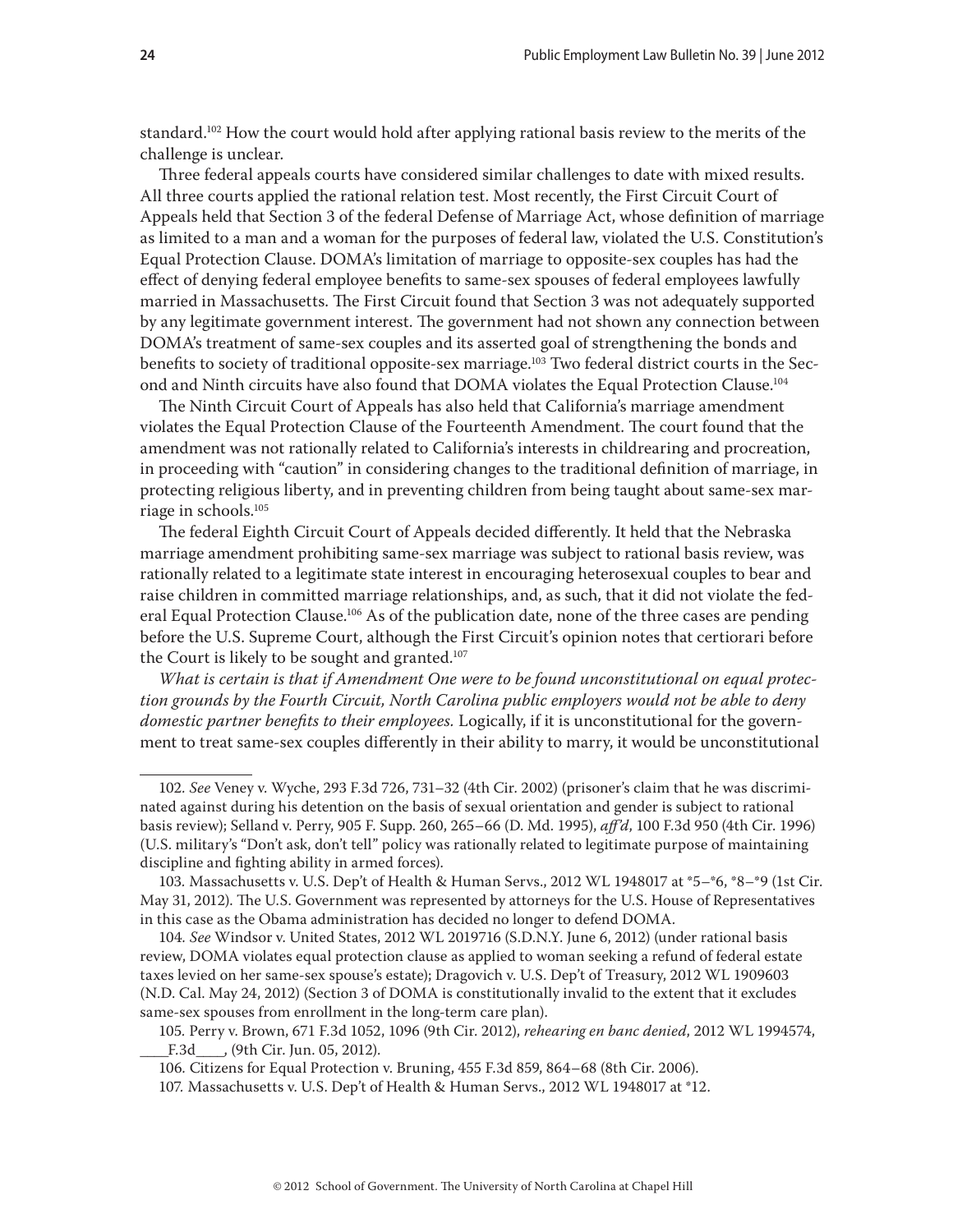for the government, acting as employer, to treat its gay and lesbian employees differently with respect to benefits eligibility for their partners. Once the General Assembly provided for either same-sex marriage or same-sex civil unions, public employers would be able to limit benefits eligibility to spouses or legally recognized partners.

If the Fourth Circuit were to hold that Amendment One is constitutional and does not violate the Equal Protection Clause, the question would remain: May North Carolina public employers provide domestic partner benefits to its employees without violating Amendment One? In my opinion, North Carolina local government employers could continue to offer domestic partner benefits for all of the reasons set forth earlier in this bulletin.

#### **Amendment One and the North Carolina Equal Protection Clause**

In deciding challenges to statutes that plaintiffs claim violate the North Carolina Equal Protection Clause, North Carolina courts use the same standards as the federal courts do in deciding challenges that claim violation of the federal Equal Protection Clause.<sup>108</sup> Strict scrutiny is reserved for those cases in which the law classifies persons on the basis of race or national origin (suspect classifications) or where it interferes with the ability of some group of people to exercise a fundamental right. Classifications on the basis of sex trigger intermediate scrutiny.109 If a law classifies people in any other way, the law receives only rational basis scrutiny; that is, the person challenging the law must show that it bears no rational relationship to any legitimate government interest.110 No cases from the North Carolina state courts have addressed the standard of scrutiny appropriate to distinctions made on the basis of sexual orientation. The North Carolina courts might decide that sexual orientation is closely related to gender and apply intermediate scrutiny as the New Jersey, Connecticut, and Iowa courts have done. North Carolina courts are perhaps more likely to follow the lead of the Fourth Circuit and apply rational basis scrutiny, but it is impossible to predict with any certainty.

In those states with state marriage amendments or statutes that have been challenged on state equal protection grounds, the outcomes vary depending on whether the court has applied intermediate scrutiny or the rational basis review. The New Jersey Supreme Court found that classifications on the basis of sexual orientation call for intermediate scrutiny and held that under New Jersey's Equal Protection Clause, gays and lesbians in committed same-sex relationships were entitled to the same rights and privileges that married couples enjoyed. The court left it to the legislature to determine whether those equal rights and privileges should be granted by redefining marriage in that state's marriage statute or by creating a new form of union for same-sex couples.111In Connecticut and Iowa, statutes limiting marriage to one man and one woman were challenged as violations of those states' equal protection clauses. The Connecticut and Iowa Supreme Courts, like that of New Jersey, found that sexual orientation was a quasisuspect class entitled to intermediate scrutiny. The Iowa court found that the statute was not

<sup>108</sup>*. See* Dep't of Transp. v. Rowe, 353 N.C. 671, 675 (2001); Duggins v. N.C. State Bd. of Certified Pub. Accountant Exam'rs, 294 N.C. 120, 131 (1978).

<sup>109</sup>*. See Rowe*, 353 N.C. at 675 (citing Clark v. Jeter, 486 U.S. 456 (1988)), Craig v. Boren, 429 U.S. 190 (1976).

<sup>110</sup>*. See Rowe*, 353 N.C. at 675 (citing Nordlinger v. Hahn, 505 U.S. 1, 10 (1992)); Texfi Industries*,* Inc. v. City of Fayetteville, 301 NC 1, 11 (1980).

<sup>111</sup>*.* Lewis v. Harris, 908 A.2d 196, 200, 212 (N.J. 2006). In 2007, the New Jersey Legislature enacted a form of civil union that provides same-sex couples with the same rights and benefits as does its marriage statute.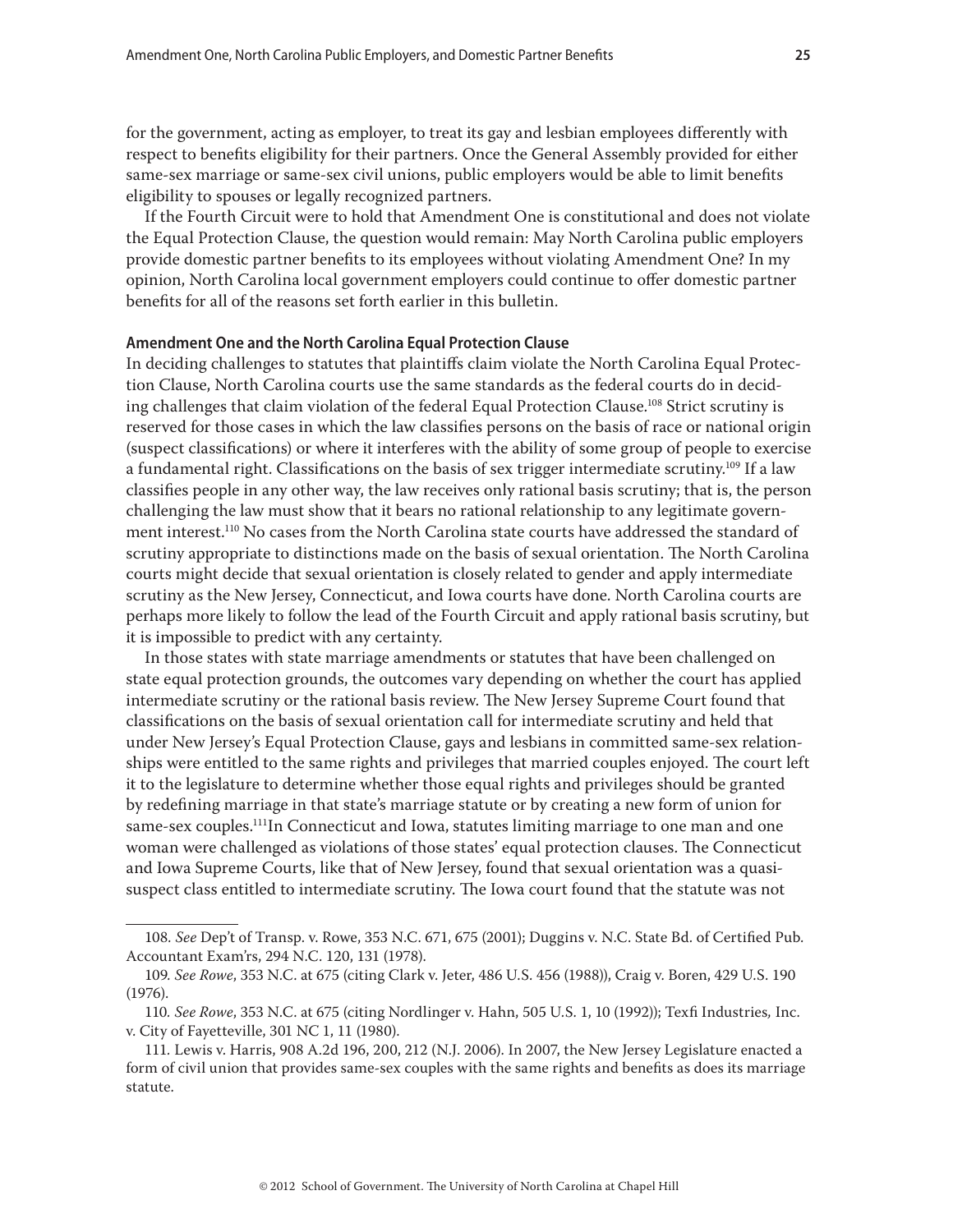substantially related to any of the government goals set forth as justifications for it; namely, protection of traditional marriage, ensuring optimal environments for raising children, promoting procreation, promoting stability in opposite-sex relationships, conservation of important state resources, and recognizing religious opposition to same-sex marriage.<sup>112</sup> The Connecticut Supreme Court took a slightly different approach and held that preserving the traditional definition of marriage was not an important government interest sufficient to discriminate against an entire class of persons.<sup>113</sup>

The Maryland Court of Appeals (the highest court in that state) and the Washington Supreme Court reached different conclusions than did the courts of New Jersey, Iowa, and Connecticut. First, both the Maryland and the Washington courts applied rational-basis scrutiny in analyzing whether a prohibition on same-sex marriage violated the equal protection clauses of their respective state constitutions. The Maryland Court of Appeals found that the state's interest in fostering a stable environment for procreation was a rational basis for prohibiting samesex marriages and that Maryland's marriage amendment to its state constitution was consistent with the state's equal protection clause.<sup>114</sup> The Washington Supreme Court held that a Washington statute prohibiting same-sex marriage did not violate the Washington Constitution's Privileges and Immunities Clause, which grants equal protection to all its citizens. Like the Maryland court, the Washington Supreme Court found that the statute was rationally related to the state's interests in procreation and children's well-being.<sup>115</sup>

Although it appears from the discussion of the foregoing cases that the outcome of a challenge to Amendment One on the grounds that it violates North Carolina's Equal Protection Clause will depend upon whether the North Carolina courts apply intermediate or rational basis review, the sample size—five—is simply too small to draw any conclusions from. The success of an equal protection challenge to Amendment One cannot be predicted. But there may be grounds for concluding that an equal protection challenge to the practice of denying employee benefits to same-sex partners might succeed where a challenge to Amendment One itself may not.

# **Denying Gay and Lesbian Employees the Opportunity to Enroll Their Partners in Employee Benefit Plans Likely Violates the Equal Protection Clause**

Four recent cases from states that prohibit same-sex marriage suggest that equal access to domestic partner benefits is an issue separate and distinct from the right to marry. Oregon, Montana, Alaska, and Arizona each have either a constitutional amendment or a state statute prohibiting same-sex marriage. Public employee plaintiffs in those states chose not to challenge the marriage laws themselves but to challenge instead the unequal opportunity to enroll members of their households in their employers' group health plans. In Oregon, Montana, and Alaska, the challenges were made under the guarantee of equal protection found in each state's constitution. In Arizona, the challenge was made under the federal Equal Protection Clause.

In all four of these cases, the courts found a violation of the applicable equal protection clause. In the first case to address this issue, the Oregon Court of Appeals held that the Oregon Health Sciences University, a state institution, violated the Oregon Constitution's Privileges and

<sup>112</sup>*.* Varnum v. Brien, 763 N.W.2d 862, 889–906 (Iowa 2009).

<sup>113</sup>*.* Kerrigan v. Comm'r of Public Health, 957 A.2d 407, 432, 476, 481 (Conn. 2008).

<sup>114</sup>*.* Conaway v. Deane, 932 A.2d 571, 631–35 (Md. App. Ct. 2007).

<sup>115</sup>*.* Andersen v. King Cnty., 138 P.3d 963, 1007–09 (Wash. 2006).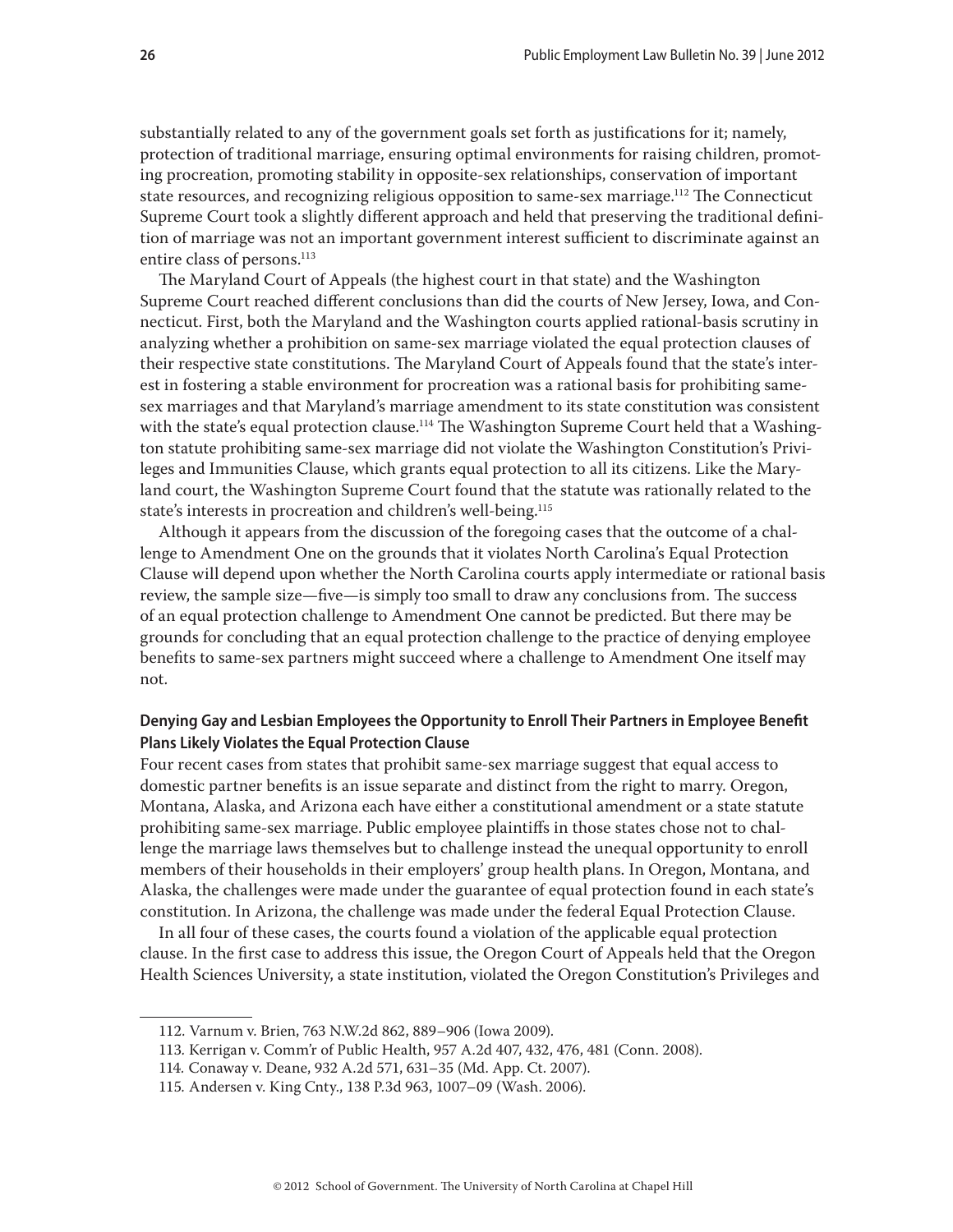Immunities Clause when it denied lesbian employees the opportunity to enroll their domestic partners in the university's employee benefit plans. Oregon's Privileges and Immunities Clause is similar to North Carolina's Equal Protection Clause. The court held that there was no justification for treating the class of homosexual employees differently from that of employees married to opposite-sex partners.<sup>116</sup>

While the Oregon case did not discuss the appropriate standard of review, focusing instead on what constitutes a "class" for Oregon's equal protection purposes, the Montana and Alaska cases expressly applied rational basis review. As in the Oregon case, the Montana case was brought by state university employees. In this case, the Montana Supreme Court applied rational basis review and found that the Montana University System's policy of denying dependent health insurance benefits to the same-sex partners of its employees was not rationally related to the government employer's interest in administrative efficiency. Thus, the policy violated the Equal Protection Clause of the Montana Constitution.117 The Alaska Supreme Court found that the City of Anchorage's and the State of Alaska's policy of not offering the same employee benefits to the same-sex partners of employees that it did to employees' opposite-sex spouses was not rationally related to the government's interest in cost control, administrative efficiency, and the promotion of marriage. The court held that the policy therefore violated the Equal Protection Clause of the Alaska Constitution.<sup>118</sup>

The facts and procedural posture of the Arizona case were different from the preceding three cases, but the legal analysis of the equal protection claims was similar. The challenge here was not to a policy, but to the Arizona law prohibiting family health insurance benefits from being extended to same-sex partners. The decision of the federal Ninth Circuit Court of Appeals was made in response to an appeal from a trial court injunction against that law's taking effect until the trial on the merits had been decided. The Ninth Circuit held that the equal protection challenge to the statute was likely to succeed on the merits and thus affirmed the district court's injunction, finding that the statute could not survive rational basis review as the denial of benefits did not further state's interests in cost savings, administrative efficiency, and favoring marriage and families with children.<sup>119</sup>

What is striking about these four cases—the only ones I found in which the denial of domestic partner benefits was challenged on equal protection grounds—is that all four reached the conclusion that the denial of benefits violated equal protection on the basis of rational basis scrutiny. This is the least stringent of the three bases of scrutiny in that all the government need show is that there is some rational relationship between the law or policy in question and the interest it was adopted to further. It does not have to be the best way of furthering that interest, just a rational one. In all of the cases, the government's professed interest was in cost-saving and administrative efficiency. The Oregon, Montana, and Alaska courts, as well as the Ninth Circuit, all found that their state's singling out and discriminating against a historically unpopular group could not be justified by an appeal to cost and efficiency. In the Arizona and Alaska cases, the state also invoked the state's policy of favoring marriage as a government interest that the policy on domestic partner benefits was designed to further. Both the Ninth Circuit and the Alaska Supreme Court rejected this justification, the Ninth Circuit noting that the withholding

<sup>116</sup>*.* Tanner v. Oregon Health Sciences Univ., 971 P.2d 435, 447–48 (Or. App. 1998).

<sup>117</sup>*.* Snetsinger v. Montana Univ. Sys., 104 P.3d 445, 452 (Mont. 2004).

<sup>118</sup>*.* Alaska Civil Liberties Union v. State, 122 P.3d 781, 793–94 (Alaska 2005).

<sup>119</sup>*. See* Diaz v. Brewer, 656 F.3d 1008, 1014–15 (9th Cir. 2011).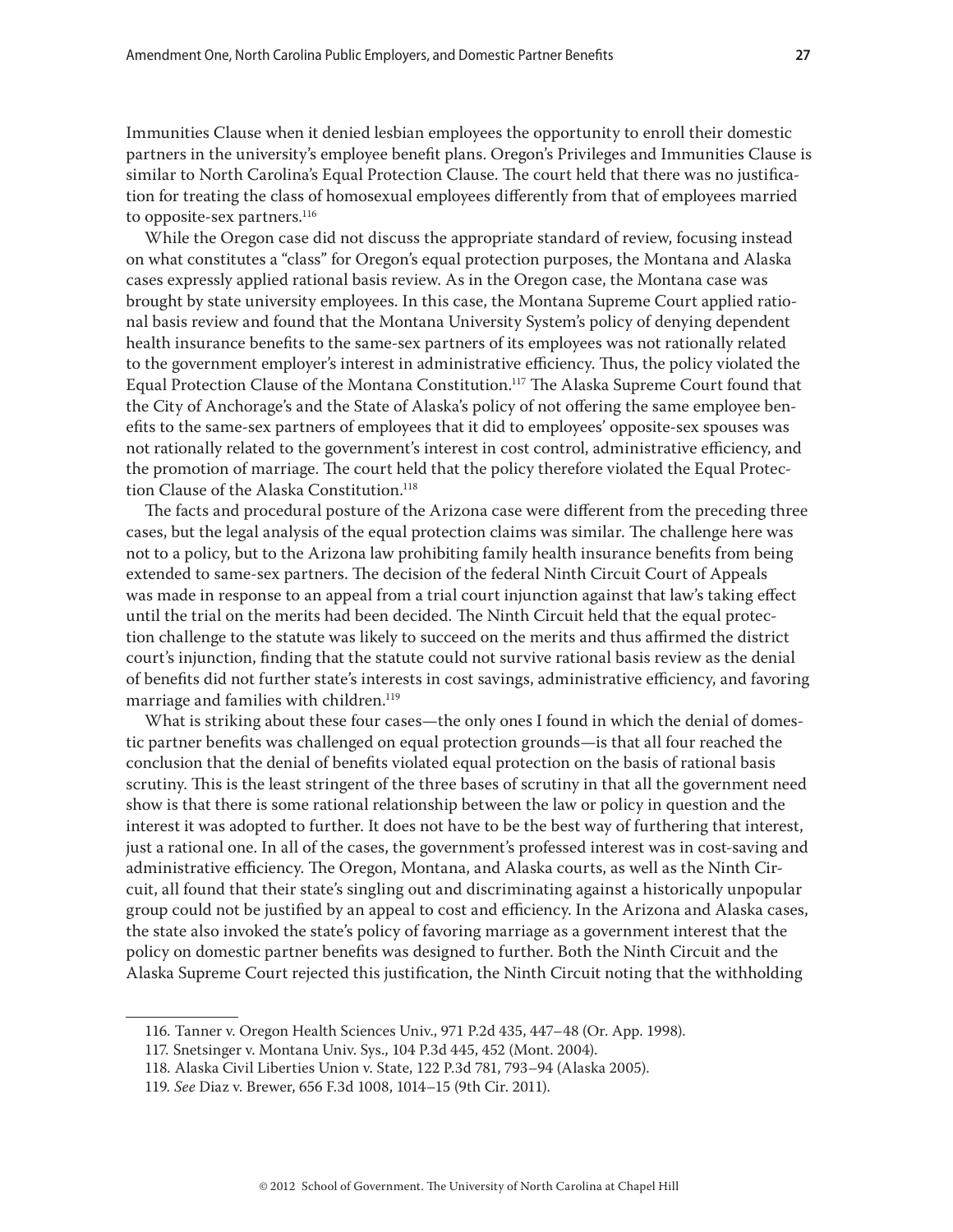of benefits to same-sex partner could not promote marriage when under Arizona law, same-sex partners are not permitted to marry.<sup>120</sup>

These four cases will provide the federal Fourth Circuit Court of Appeals and the North Carolina appellate courts precedents for their consideration of an equal protection challenge to a public employer's denial of domestic partner employee benefits, if one comes before them. It is, as always, impossible to predict how a court will decide, especially because decisions often turn on the specific facts, circumstances, and procedural elements of a case. Given the consistency in the review of this issue by the four western courts—Oregon, Montana, Alaska, and the federal Ninth Circuit—it seems more likely than not that North Carolina's courts would decide similarly.

# **Conclusion**

North Carolina's Amendment One says nothing about employee benefits. Looking to the common definitions of the language of the amendment, a North Carolina court is likely to find that the heretofore unused term "domestic legal union" refers to a cohabiting opposite-sex or samesex couple who have formalized their relationship in accordance with the provisions of North Carolina law. A court would likely find that the first sentence of Amendment One means that in North Carolina marriage is limited to a man and a woman and that the General Assembly and local governments may enact no other form of legal status for opposite-sex or same-sex couples. A court would likely draw on North Carolina precedent in recognizing the validity of and enforcing agreements between cohabiting but unmarried partners in interpreting the second sentence of Amendment One. The court would likely hold that the amendment does not prohibit the existence of domestic partnerships and that it will continue to enforce contractual agreements memorializing them. Decisions from other states interpreting the language of their state constitutional marriage amendments support this narrow interpretation of Amendment One. Previous decisions of the North Carolina courts and decisions from other states make it unlikely that a court will find that a public employer's extending domestic partner benefits confers the rights and responsibilities of marriage or creates a marriage-like legal status. North Carolina courts are likely to conclude, then, that while Amendment One constitutionalizes the state's statutory prohibition on same-sex marriage, it does not make any changes to the legal authority of public employers to provide domestic partner benefits to its employees.

<sup>120</sup>*.See Diaz*, 656 F.3d at 1014–15; *Alaska Civil Liberties Union*, 122 P.3d at 792–94.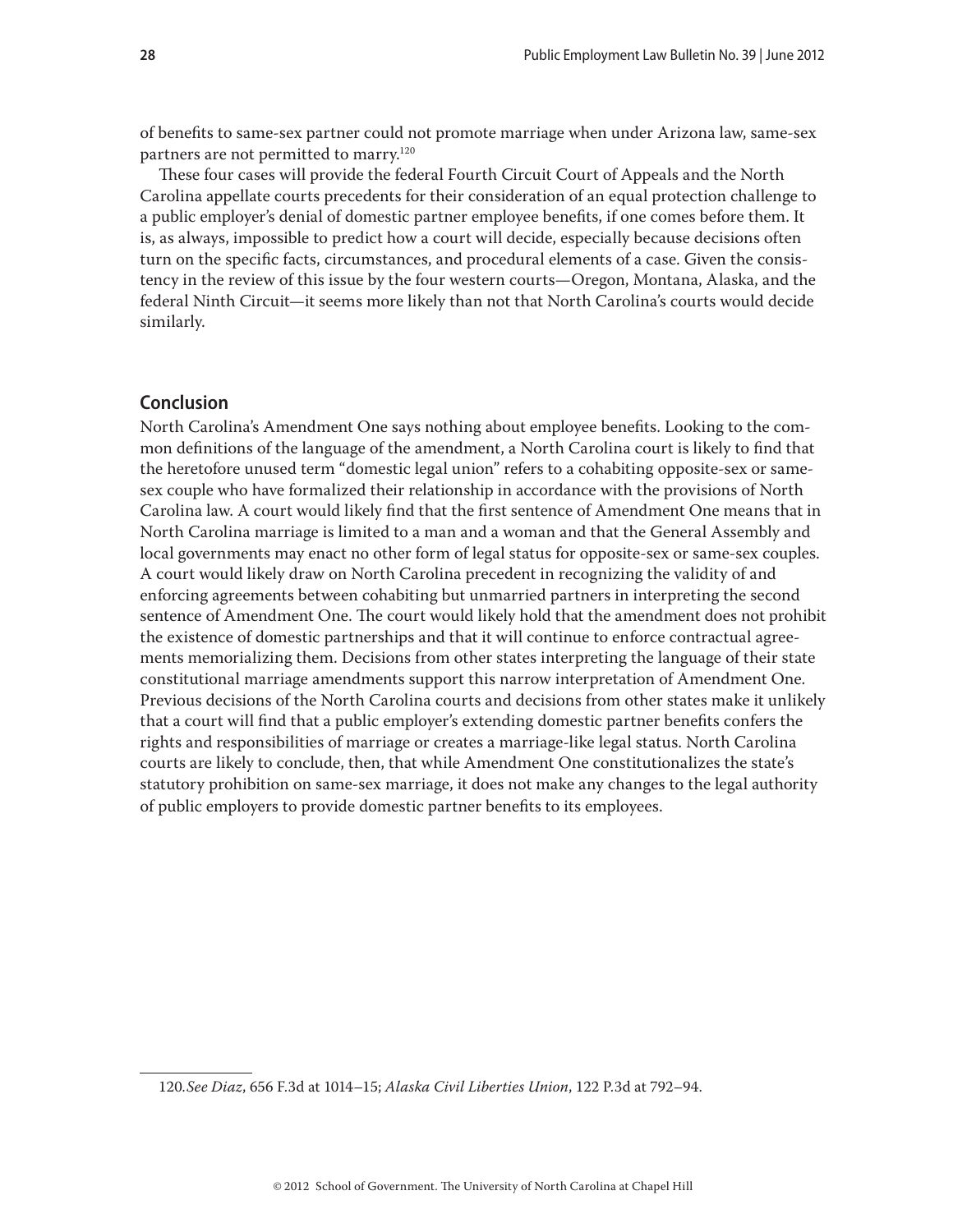# **Appendix:**

# **Texts of the Marriage Amendments from the Twenty-Nine Other States That Have Them**

# **Alabama Constitution Article I, § 36.03**

- (a) This amendment shall be known and may be cited as the Sanctity of Marriage Amendment.
- (b) Marriage is inherently a unique relationship between a man and a woman. As a matter of public policy, this state has a special interest in encouraging, supporting, and protecting this unique relationship in order to promote, among other goals, the stability and welfare of society and its children. A marriage contracted between individuals of the same sex is invalid in this state.
- (c) Marriage is a sacred covenant, solemnized between a man and a woman, which, when the legal capacity and consent of both parties is present, establishes their relationship as husband and wife, and which is recognized by the state as a civil contract.
- (d) No marriage license shall be issued in the State of Alabama to parties of the same sex.
- (e) The State of Alabama shall not recognize as valid any marriage of parties of the same sex that occurred or was alleged to have occurred as a result of the law of any jurisdiction regardless of whether a marriage license was issued.
- (f) The State of Alabama shall not recognize as valid any common law marriage of parties of the same sex.
- (g) A union replicating marriage of or between persons of the same sex in the State of Alabama or in any other jurisdiction shall be considered and treated in all respects as having no legal force or effect in this state and shall not be recognized by this state as a marriage or other union replicating marriage.

# **Alaska Constitution Article I, § 25**

To be valid or recognized in this State, a marriage may exist only between one man and one woman.

# **Arizona Constitution Article XXX, § 1**

Only a union of one man and one woman shall be valid or recognized as a marriage in this state.

# **Arkansas Constitution Amendment LXXXIII**

- **§ 1** Marriage consists only of the union of one man and one woman.
- **§ 2** Legal status for unmarried persons which is identical or substantially similar to marital status shall not be valid or recognized in Arkansas, except that the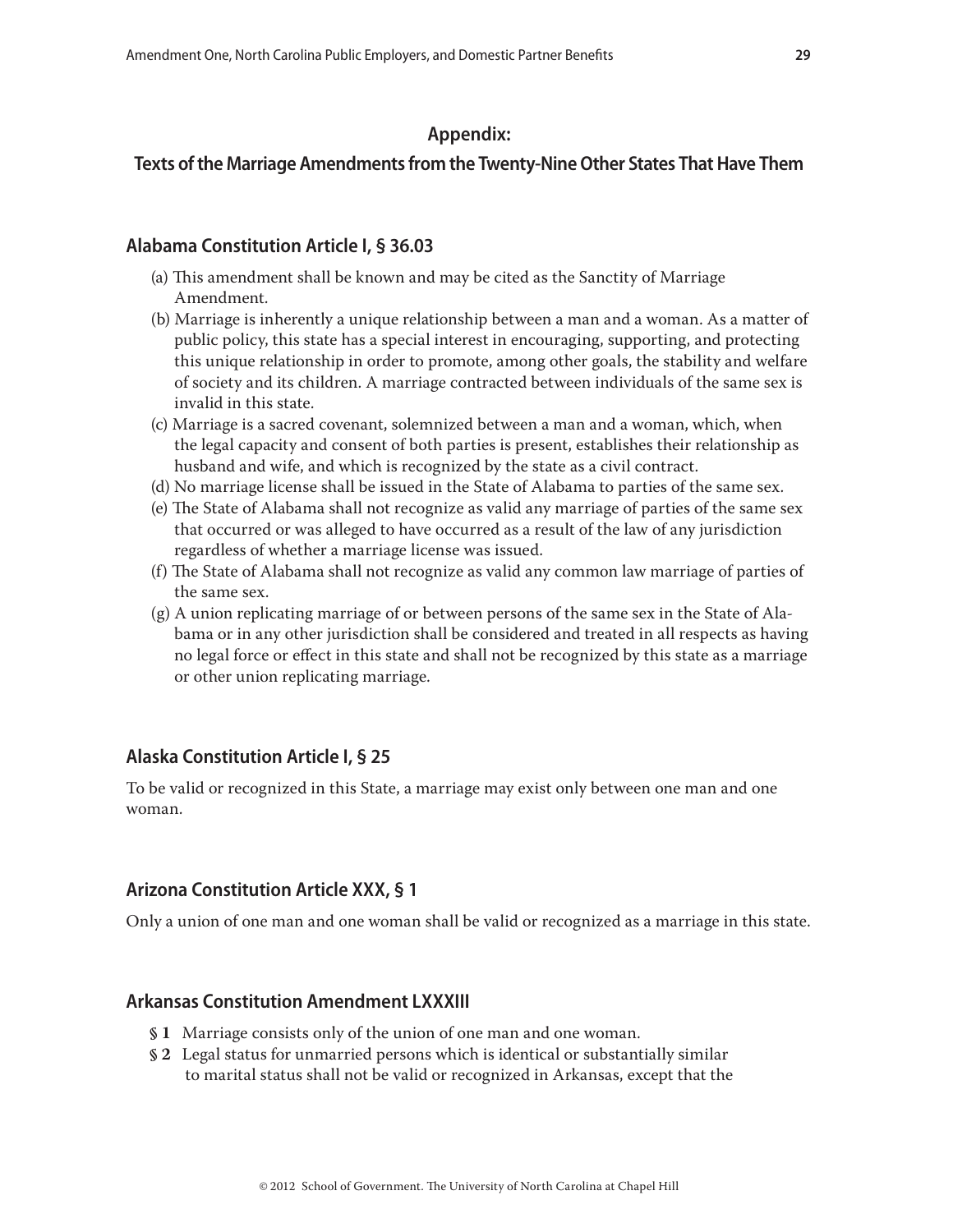legislature may recognize a common law marriage from another state between a man and a woman.

**§ 3** The Legislature has the power to determine the capacity of persons to marry, subject to this amendment, and the legal rights, obligations, privileges, and immunities of marriage.

# **California Constitution Article I, § 7.5**

Only marriage between a man and a woman is valid or recognized in California.

# **Colorado Constitution Article II, § 31**

Only a union of one man and one woman shall be valid or recognized as a marriage in this state.

# **Florida Constitution Article I, § 27**

Inasmuch as marriage is the legal union of only one man and one woman as husband and wife, no other legal union that is treated as marriage or the substantial equivalent thereof shall be valid or recognized.

# **Georgia Constitution Article I, § 4, ¶ I**

(a) This state shall recognize as marriage only the union of man and woman. Marriages between persons of the same sex are prohibited in this state.(b) No union between persons of the same sex shall be recognized by this state as entitled to the benefits of marriage. This state shall not give effect to any public act, record, or judicial proceeding of any other state or jurisdiction respecting a relationship between persons of the same sex that is treated as a marriage under the laws of such other state or jurisdiction. The courts of this state shall have no jurisdiction to grant a divorce or separate maintenance with respect to any such relationship or otherwise to consider or rule on any of the parties' respective rights arising as a result of or in connection with such relationship.

# **Idaho Constitution Article III, § 28**

A marriage between a man and a woman is the only domestic legal union that shall be valid or recognized in this state.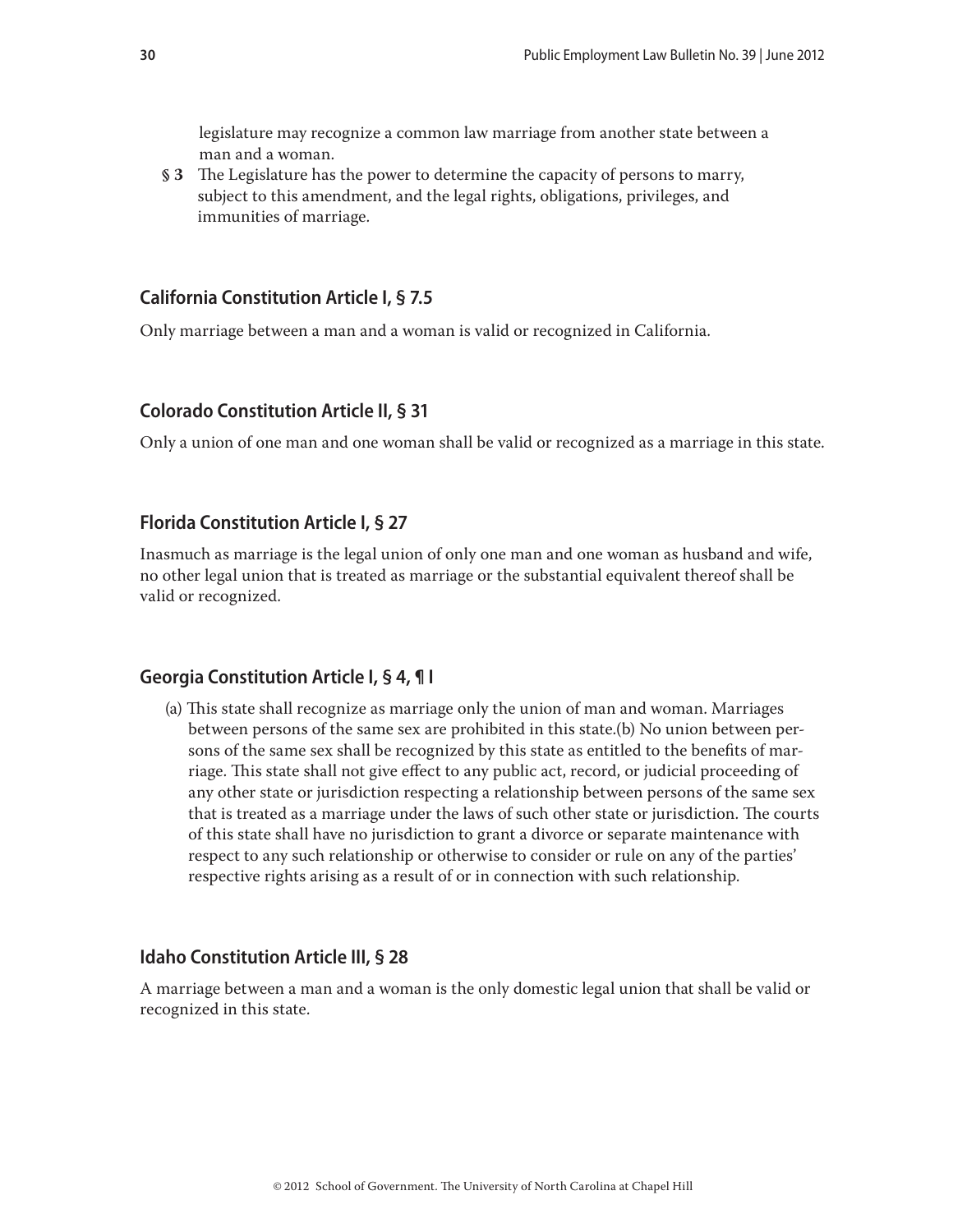# **Kansas Constitution Article XV, § 16**

- (a) The marriage contract is to be considered in law as a civil contract. Marriage shall be constituted by one man and one woman only. All other marriages are declared to be contrary to the public policy of this state and are void.
- (b) No relationship, other than a marriage, shall be recognized by the state as entitling the parties to the rights or incidents of marriage.

# **Kentucky Constitution § 233A**

Only a marriage between one man and one woman shall be valid or recognized as a marriage in Kentucky. A legal status identical or substantially similar to that of marriage for unmarried individuals shall not be valid or recognized.

# **Louisiana Constitution Article XII, § 15**

Marriage in the state of Louisiana shall consist only of the union of one man and one woman. No official or court of the state of Louisiana shall construe this constitution or any state law to require that marriage or the legal incidents thereof be conferred upon any member of a union other than the union of one man and one woman. A legal status identical or substantially similar to that of marriage for unmarried individuals shall not be valid or recognized. No official or court of the state of Louisiana shall recognize any marriage contracted in any other jurisdiction which is not the union of one man and one woman.

# **Michigan Constitution Article I, § 25**

To secure and preserve the benefits of marriage for our society and for future generations of children, the union of one man and one woman in marriage shall be the only agreement recognized as a marriage or similar union for any purpose.

# **Mississippi Constitution Article XIV, § 263A**

Marriage may take place and may be valid under the laws of this state only between a man and a woman. A marriage in another state or foreign jurisdiction between persons of the same gender, regardless of when the marriage took place, may not be recognized in this state and is void and unenforceable under the laws of this state.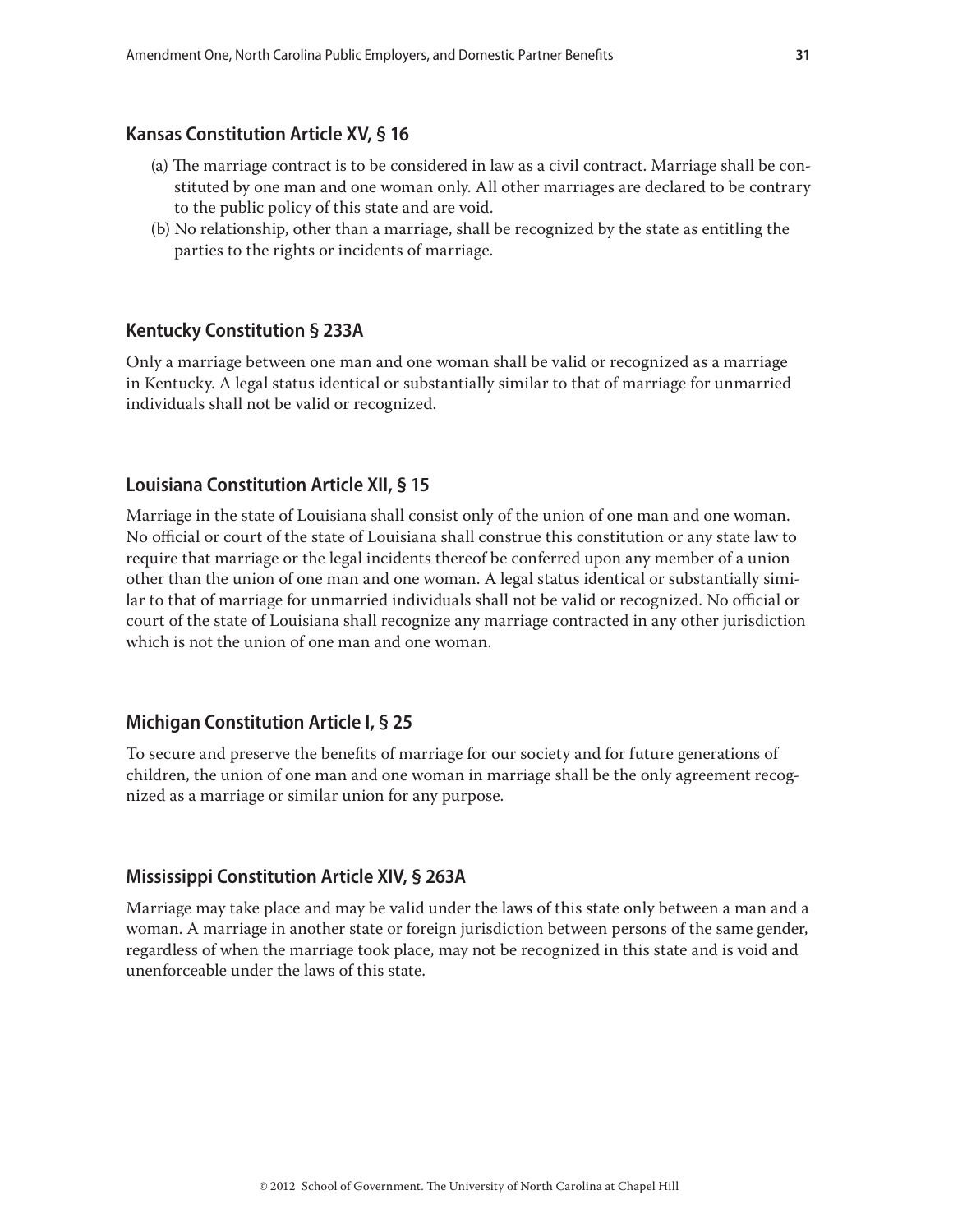# **Missouri Constitution Article I, § 33**

That to be valid and recognized in this state, a marriage shall exist only between a man and a woman.

# **Montana Constitution Article XIII, § 7**

Only a marriage between one man and one woman shall be valid or recognized as a marriage in this state.

# **Nebraska Constitution Article I, § 29**

Only marriage between a man and a woman shall be valid or recognized in Nebraska. The uniting of two persons of the same sex in a civil union, domestic partnership, or other similar samesex relationship shall not be valid or recognized in Nebraska.

# **Nevada Constitution Article I, § 21**

Only a marriage between a male and female person shall be recognized and given effect in this state.

# **North Dakota Constitution Article XI, § 28**

Marriage consists only of the legal union between a man and a woman. No other domestic union, however denominated, may be recognized as a marriage or given the same or substantially equivalent legal effect.

# **Ohio Constitution Article XV, § 11**

Only a union between one man and one woman may be a marriage valid in or recognized by this state and its political subdivisions. This state and its political subdivisions shall not create or recognize a legal status for relationships of unmarried individuals that intends to approximate the design, qualities, significance or effect of marriage.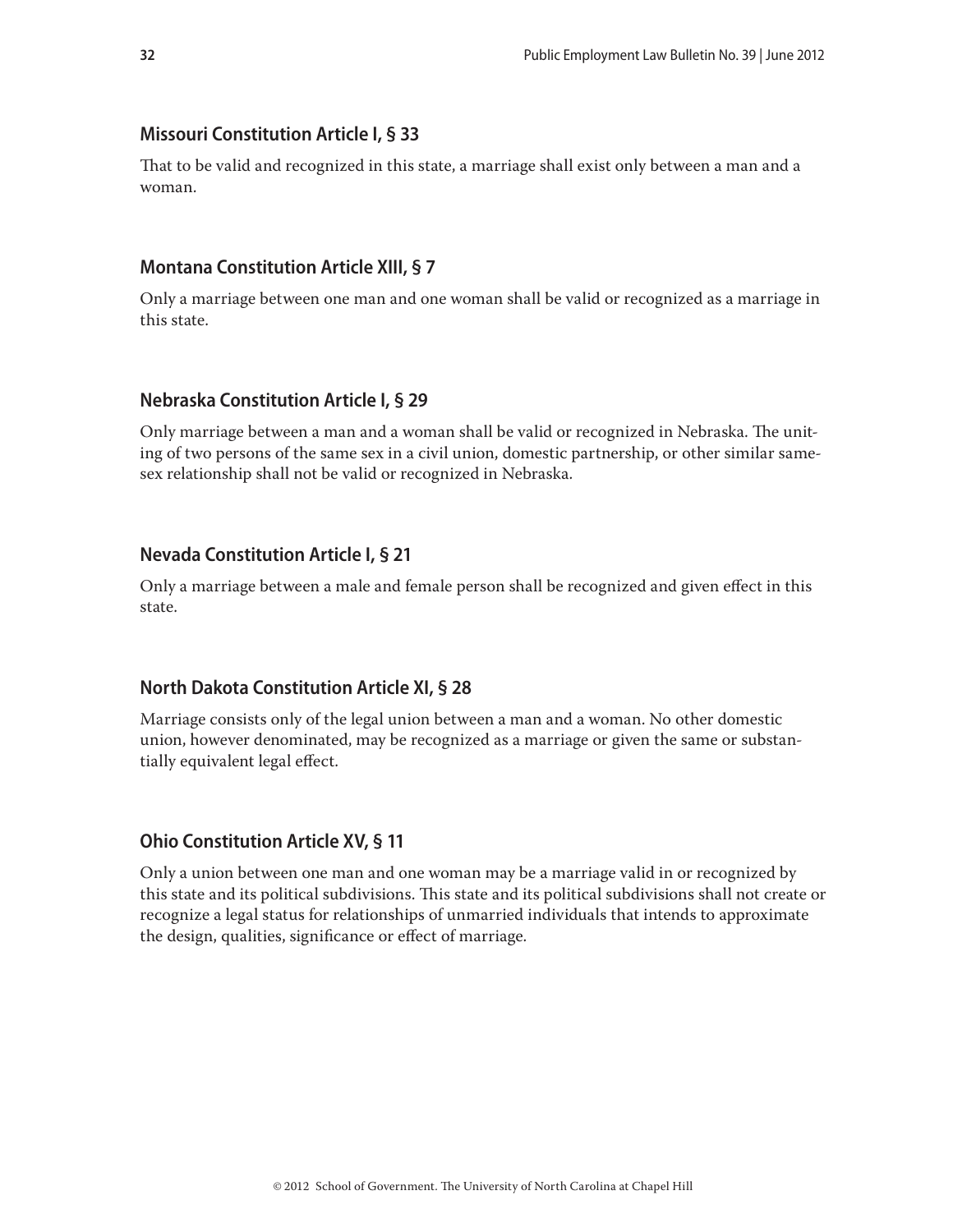# **Oklahoma Constitution Article II, § 35**

- A. Marriage in this state shall consist only of the union of one man and one woman. Neither this Constitution nor any other provision of law shall be construed to require that marital status or the legal incidents thereof be conferred upon unmarried couples or groups.
- B. A marriage between persons of the same gender performed in another state shall not be recognized as valid and binding in this state as of the date of the marriage.
- C. Any person knowingly issuing a marriage license in violation of this section shall be guilty of a misdemeanor.

# **Oregon Constitution Article XV, § 5a**

It is the policy of Oregon, and its political subdivisions, that only a marriage between one man and one woman shall be valid or legally recognized as a marriage.

# **South Carolina Constitution Article XVII, § 15**

A marriage between one man and one woman is the only lawful domestic union that shall be valid or recognized in this State. This State and its political subdivisions shall not create a legal status, right, or claim respecting any other domestic union, however denominated. This State and its political subdivisions shall not recognize or give effect to a legal status, right, or claim created by another jurisdiction respecting any other domestic union, however denominated. Nothing in this section shall impair any right or benefit extended by the State or its political subdivisions other than a right or benefit arising from a domestic union that is not valid or recognized in this State. This section shall not prohibit or limit parties, other than the State or its political subdivisions, from entering into contracts or other legal instruments.

# **South Dakota Constitution Article XXI, § 9**

Only marriage between a man and a woman shall be valid or recognized in South Dakota. The uniting of two or more persons in a civil union, domestic partnership, or other quasi-marital relationship shall not be valid or recognized in South Dakota.

# **Tennessee Constitution Article XI, § 18**

The historical institution and legal contract solemnizing the relationship of one (1) man and one (1) woman shall be the only legally recognized marital contract in this state. Any policy or law or judicial interpretation, purporting to define marriage as anything other than the historical institution and legal contract between one (1) man and one (1) woman, is contrary to the public policy of this state and shall be void and unenforceable in Tennessee. If another state or foreign